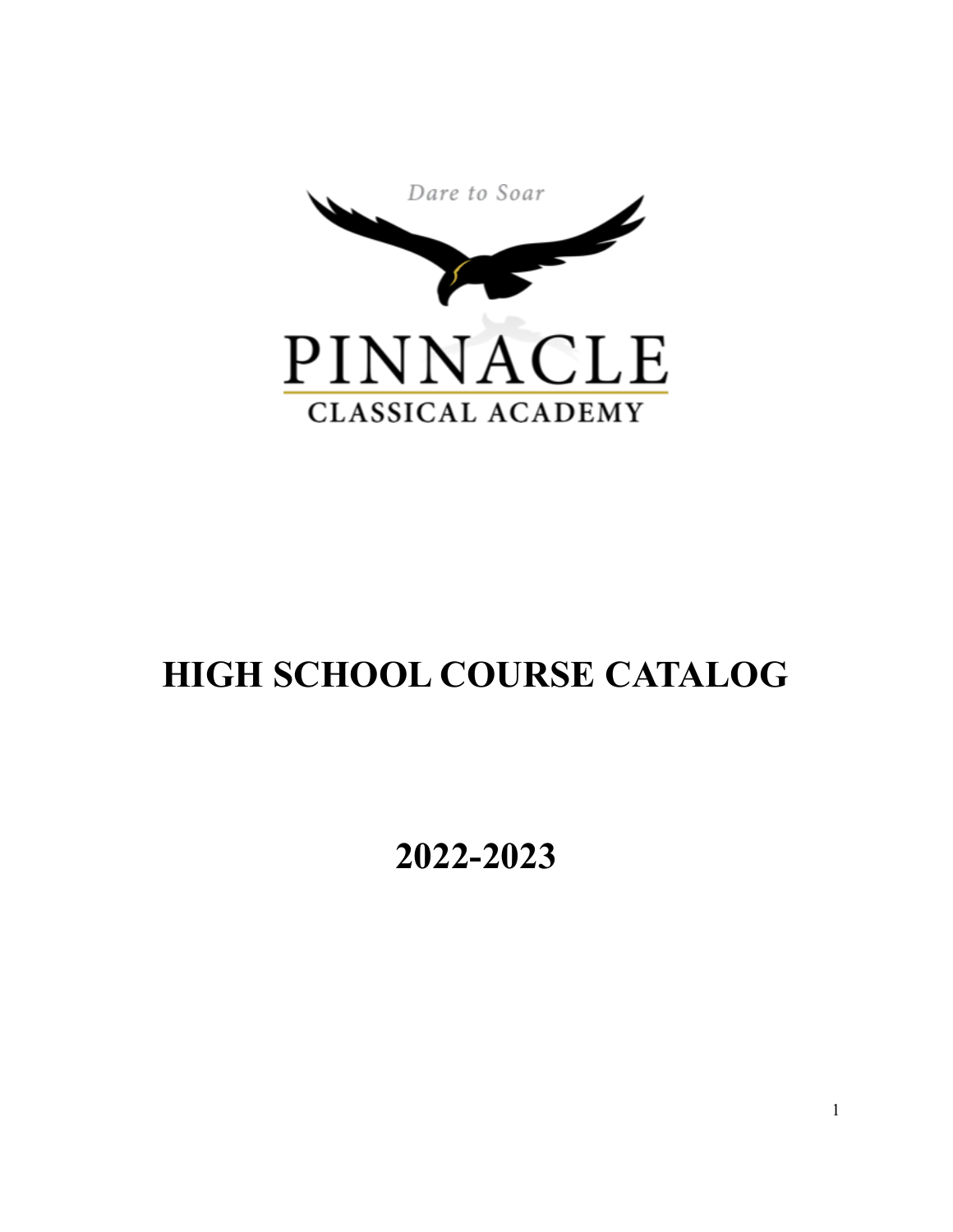### **Letter from the Headmaster**

Dear Student,

You are about to begin four of the most memorable years of your life. We want to make sure these memories are filled with an abundance of learning, life-long friendships, personal growth, career knowledge, and goal setting. As you begin your first year in high school, please remember that you have a support system of teachers, guidance counselors, and administrators to help you make great strides, find success in the most difficult tasks, and enjoy this wonderful experience! We are available to assist you with academic and personal issues as well as to address your concerns about life after high school. We hope to make your transition to high school a smooth and enjoyable one. This High School Course Catalog and Planning Guide has been designed especially for you. It contains information essential for you to know as a new high school student at Pinnacle Classical Academy. Read it, take notes, highlight important details, and refer to it throughout the school year.

We wish you the best of luck!

Dr. Shelly Bullard *Headmaster*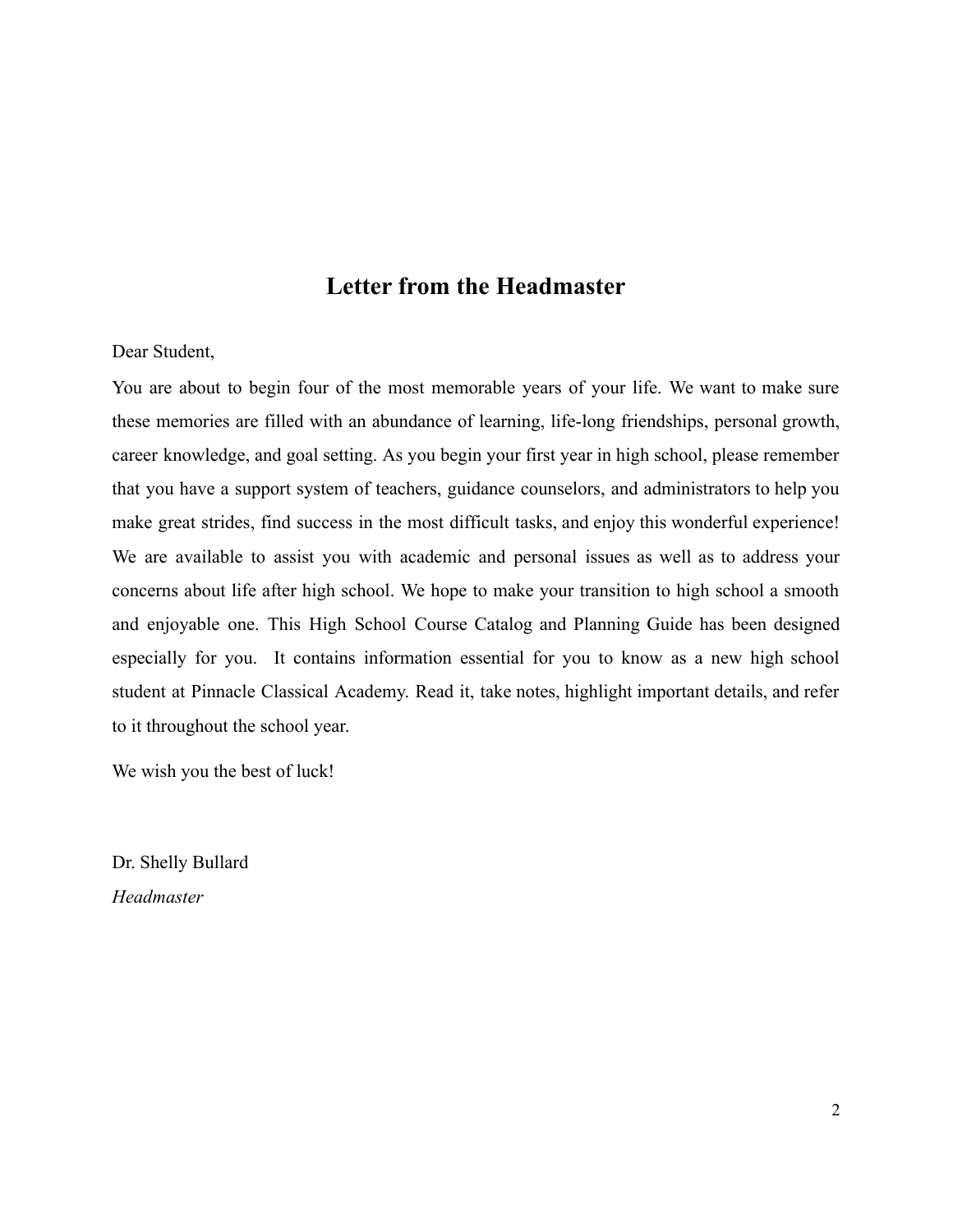| Content               | <b>Courses</b>                             | <b>Courses</b>                                 |
|-----------------------|--------------------------------------------|------------------------------------------------|
| Area                  | <b>Prior to 2020-2021</b>                  | 2020-2021 and after                            |
|                       | 4 Credits                                  | 4 Credits                                      |
|                       | English I                                  | English I<br>$\bullet$                         |
| English               | English II<br>$\bullet$                    | English II<br>$\bullet$                        |
|                       | English III<br>$\bullet$                   | English III                                    |
|                       | English IV<br>$\bullet$                    | English IV                                     |
|                       | 4 Credits                                  | 4 Credits                                      |
|                       | Math I                                     | Math I<br>$\bullet$                            |
| Math                  | Math II                                    | Math II                                        |
|                       | Math III                                   | Math III                                       |
|                       | And a 4th Math<br>$\bullet$                | And a 4th Math                                 |
|                       | 3 Credits                                  | 3 Credits                                      |
| Science               | A physical science course<br>$\bullet$     | A physical science course<br>$\bullet$         |
|                       | <b>Biology</b>                             | <b>Biology</b><br>$\bullet$                    |
|                       | Earth & Environmental Science<br>$\bullet$ | Earth & Environmental Science<br>$\bullet$     |
|                       | 4 Credits                                  | 4 Credits                                      |
|                       | World History<br>$\bullet$                 | Founding Principles of the United<br>$\bullet$ |
| <b>Social Studies</b> | American History: Founding                 | States of America and North                    |
|                       | Principles, Civics and Economics           | Carolina: Civic Literacy                       |
|                       | American History I                         | Economics and Personal Finance                 |
|                       | American History II or AP United           | American History                               |
|                       | <b>States History</b>                      | World History                                  |
|                       |                                            |                                                |
| Health & PE           | 1 Credit                                   | 1 Credit                                       |
|                       | 6 Credits                                  | 6 Credits                                      |
|                       | 2 elective credits of any                  | 2 elective credits of any                      |
|                       | combination from either:                   | combination from either:                       |
|                       | <b>CTE</b><br>$\circ$                      | <b>CTE</b><br>$\circ$                          |
| Electives             | Arts Education (Dance,<br>$\circ$          | Arts Education (Dance,<br>$\circ$              |
|                       | Music, Theater, Visual)                    | Music, Theater, Visual)                        |
|                       | World Languages<br>$\circ$                 | World Languages<br>$\circ$                     |
|                       | 4 elective credits strongly                | 4 elective credits strongly                    |
|                       | recommended from one of the                | recommended from one of the                    |
|                       | following:                                 | following:                                     |
|                       | CTE (Career and Technical<br>$\circ$       | CTE (Career and Technical<br>$\circ$           |
|                       | Education)                                 | Education)                                     |
|                       | <b>JROTC</b><br>$\circ$                    | <b>JROTC</b><br>$\circ$                        |
|                       | Arts Education<br>$\circ$                  | <b>Arts Education</b><br>$\circ$               |
|                       | Any other core subject area<br>$\circ$     | Any other core subject area<br>$\circ$         |
|                       | (English, Math, Science,                   | (English, Math, Science,                       |
|                       | Social Studies)                            | Social Studies)                                |
| <b>Total</b>          | 22 Credits plus any local requirements     | 22 Credits plus any local requirements         |

# **North Carolina Graduation Requirements: 1**

<https://www.dpi.nc.gov/districts-schools/high-school-graduation-requirements>

<sup>1</sup> Please see "Pinnacle Classical Academy Graduation Requirements" for requirements to graduate from Pinnacle Classical Academy. Pinnacle's graduation requirements are more stringent than the state graduation requirements.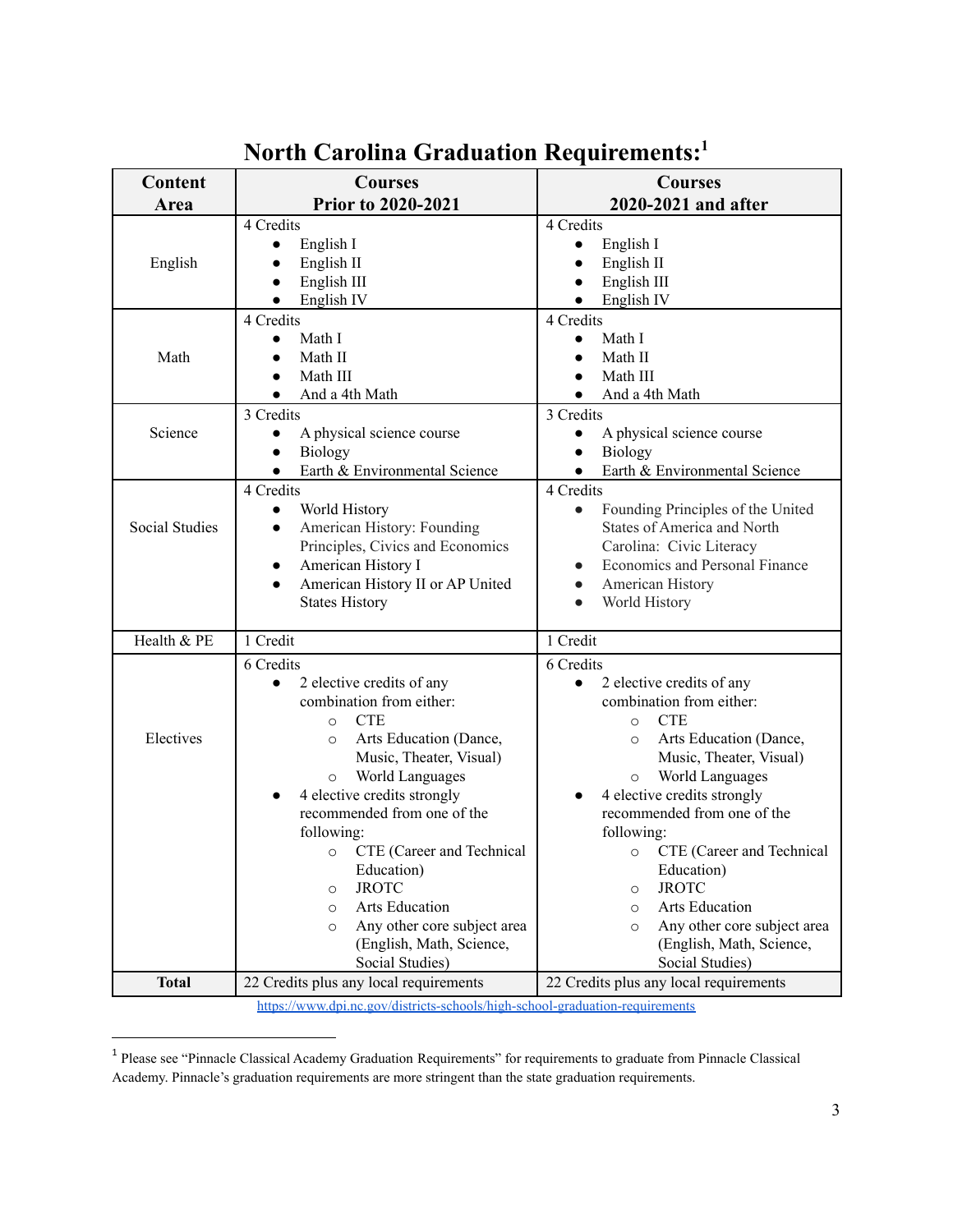# **Pinnacle Classical Academy Graduation Requirements:**

By the class of 2024 Pinnacle Classical Academy requires students to earn 28 credits in six specific areas, and meet three exit standards to receive a high school diploma.<sup>2</sup> Please see *Credits Required for Graduation* below for details about your specific graduation year. Due to the evolution of our school into two campuses with different class periods and daily schedules, specific graduation requirements have been developed for each year.

To make sure you are on track to graduate, each student must meet the following minimum requirements. It is strongly recommended that students complete a math credit every year, a science credit every year, and at least three world language credits.

|                                           | Class of 2023 | Class of 2024 |
|-------------------------------------------|---------------|---------------|
| <b>Possible Credits</b>                   | 32            | 32            |
| <b>Credits Required</b><br>for Graduation |               | 28            |

| <b>Academic Area</b>                | Class of 2023  | Class of 2024  |
|-------------------------------------|----------------|----------------|
| English                             | 4              | 4              |
| <b>Math</b>                         | $\overline{4}$ | $\overline{4}$ |
| <b>Science</b>                      | 3              | 3              |
| <b>Social Studies</b>               | $\overline{4}$ | $\overline{4}$ |
| <b>Health &amp; PE</b>              | 1              | 1              |
| <b>World Languages</b> <sup>3</sup> | $\overline{2}$ | $\overline{2}$ |
| Logic                               | 1              | 1              |
| <b>Rhetoric</b>                     | 1              | 1              |
| <b>Electives</b>                    | 7              | 8              |
| <b>Total</b>                        | 27             | 28             |

<sup>&</sup>lt;sup>2</sup> Requirements for high school transfer students will be based on individual transcript analysis.

<sup>&</sup>lt;sup>3</sup> The state does not differentiate between Electives and World Languages and considers both an elective in terms of the state's graduation requirements. **A two-credit minimum is required for admission to a university in the UNC system.**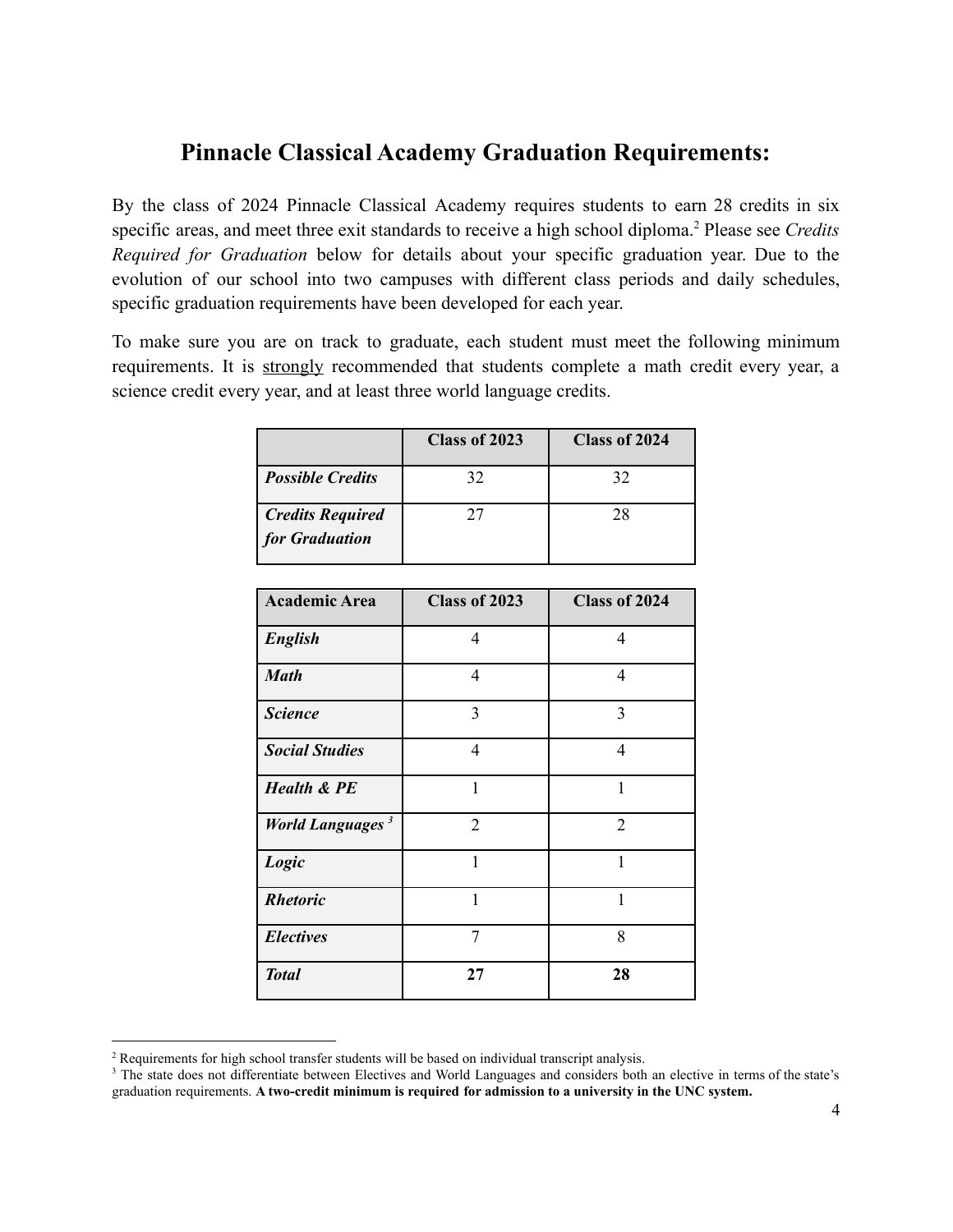| <b>Academic Area</b>  | <b>Appropriate Courses</b>                                                                                                                                                                                                                                                                                                                                                                                                                                                                                                                                                                                            |  |
|-----------------------|-----------------------------------------------------------------------------------------------------------------------------------------------------------------------------------------------------------------------------------------------------------------------------------------------------------------------------------------------------------------------------------------------------------------------------------------------------------------------------------------------------------------------------------------------------------------------------------------------------------------------|--|
| <b>English</b>        | English I, II, III, IV                                                                                                                                                                                                                                                                                                                                                                                                                                                                                                                                                                                                |  |
| (4 Credits)           | (or English I, II and appropriate AP courses)                                                                                                                                                                                                                                                                                                                                                                                                                                                                                                                                                                         |  |
| <b>Math</b>           | Math I, II, III, plus a 4th Math. It is strongly recommended that a math<br>course be taken every year.                                                                                                                                                                                                                                                                                                                                                                                                                                                                                                               |  |
| (4 Credits)           |                                                                                                                                                                                                                                                                                                                                                                                                                                                                                                                                                                                                                       |  |
|                       | (or Math I, II, III, plus appropriate AP and/or CCC courses, or PCA courses)                                                                                                                                                                                                                                                                                                                                                                                                                                                                                                                                          |  |
| <b>Science</b>        | Earth/Environmental, Biology, plus a physical science, a fourth science is                                                                                                                                                                                                                                                                                                                                                                                                                                                                                                                                            |  |
| (3 Credits)           | highly recommended. It is strongly recommended that a math course be<br>taken every year.                                                                                                                                                                                                                                                                                                                                                                                                                                                                                                                             |  |
|                       | (or appropriate combination of AP and CCC courses)                                                                                                                                                                                                                                                                                                                                                                                                                                                                                                                                                                    |  |
| <b>Social Studies</b> | Prior to 2020-2021:                                                                                                                                                                                                                                                                                                                                                                                                                                                                                                                                                                                                   |  |
| (4 Credits)           | World History<br>American History: Founding Principles, Civics and Economics<br>American History I<br>American History II or AP United States History                                                                                                                                                                                                                                                                                                                                                                                                                                                                 |  |
|                       | Effective 2020-21                                                                                                                                                                                                                                                                                                                                                                                                                                                                                                                                                                                                     |  |
|                       | A founding principles course which shall be either:<br>1.<br>American History: Founding Principles, Civics and Economics<br>1.<br>Founding Principles of the United States of America and North<br>2.<br>Carolina: Civic Literacy<br>Note: These courses must follow the NCSCOS in its<br>entirety and may not be satisfied by any other courses.<br>American history courses which shall be either:<br>2.<br>American History I and American History II<br>1.<br>American History I or II and another Social Studies course<br>2.<br>American History and another Social Studies course<br>3.<br>World History<br>3. |  |
|                       | 2020-2021 and beyond:<br>Founding Principles of the United States of America and North Carolina:<br>Civic Literacy<br>Economics and Personal Finance<br>American History<br>World History<br>(or appropriate combination of AP and CCC courses)                                                                                                                                                                                                                                                                                                                                                                       |  |
| World<br>Languages    | Latin I and Latin II are required; Latin III Honors is highly recommended                                                                                                                                                                                                                                                                                                                                                                                                                                                                                                                                             |  |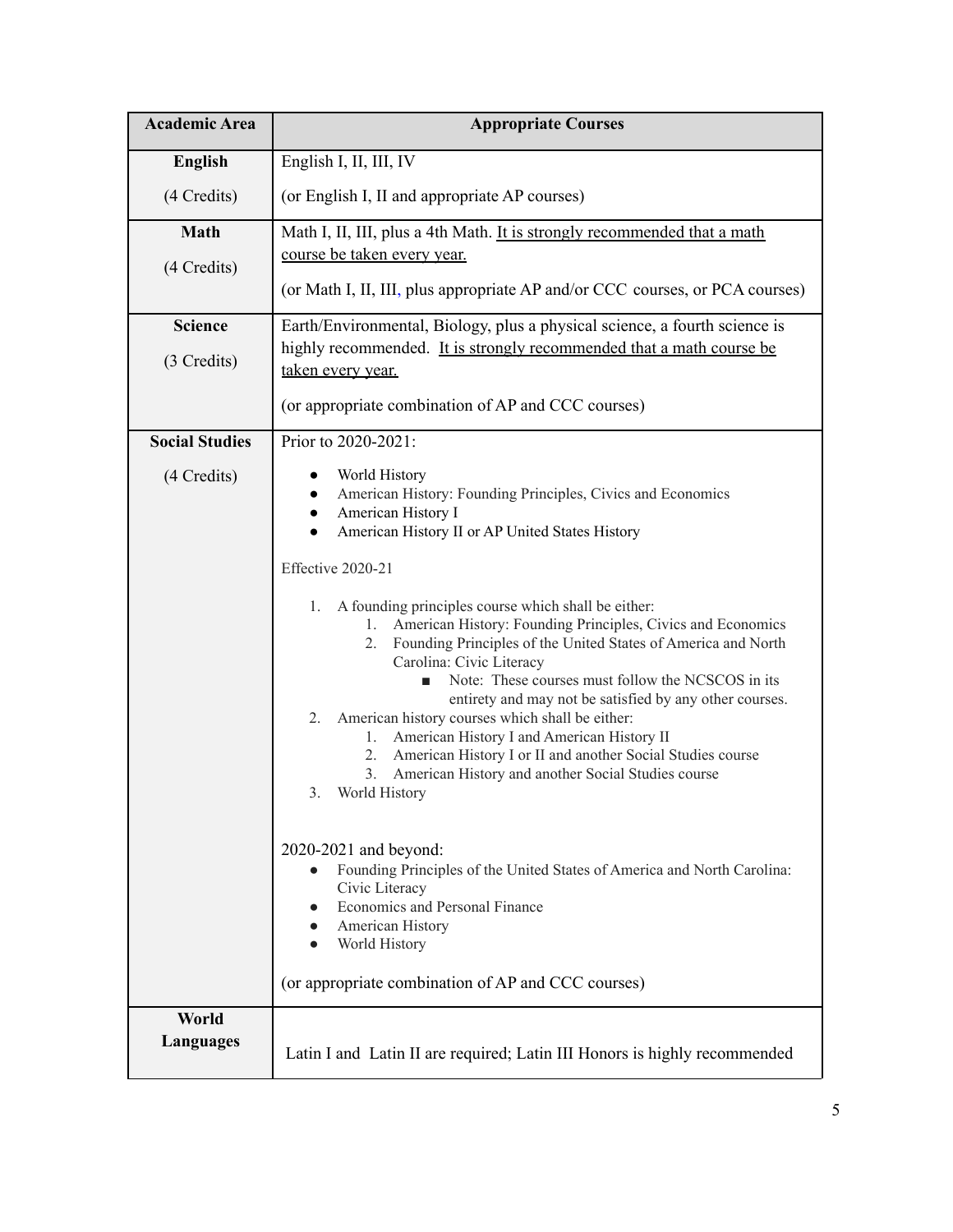| (2 Credits)              |                                                                                 |
|--------------------------|---------------------------------------------------------------------------------|
| <b>Health / PE</b>       | Physical Education and Health I                                                 |
| $(1$ Credit)             |                                                                                 |
| <b>General Electives</b> | Logic and Rhetoric will be required to fulfill the Classical studies in mission |
| (5 to 6 Credits)         | statement.<br>As deemed appropriate under NC Graduation Requirements            |

#### **Promotion for Class of 2023**

- Freshman to Sophomore Successfully complete 7 units including each of the four core academic disciplines.
- Sophomore to Junior Successfully complete 14 units including two courses in each of the four core academic disciplines.
- Junior to Senior Successfully complete 21 units including three courses in each of the four academic disciplines.
- Senior to Graduate Successfully complete 27 units including four courses in each of the four academic areas plus any additional graduation requirements & competency standards noted above. Seniors will take a full class load during their senior year.

### **Promotion for Class of 2024 and beyond**

- Freshman to Sophomore Successfully complete 7 units including each of the four core academic disciplines.
- Sophomore to Junior Successfully complete 14 units including two courses in each of the four core academic disciplines.
- Junior to Senior Successfully complete 21 units including three courses in each of the four academic disciplines
- Senior to Graduate Successfully complete 28 units including four courses in each of the four academic areas plus any additional graduation requirements  $\&$  competency standards noted above. Seniors will take a full class load during their senior year.

**Note:** Students graduate under the state and local requirements that were in place when they entered the ninth grade.

### **End of Course (EOC) Test Requirements**

Students enrolled in courses that have an EOC test are required to take the EOC test in order to receive credit.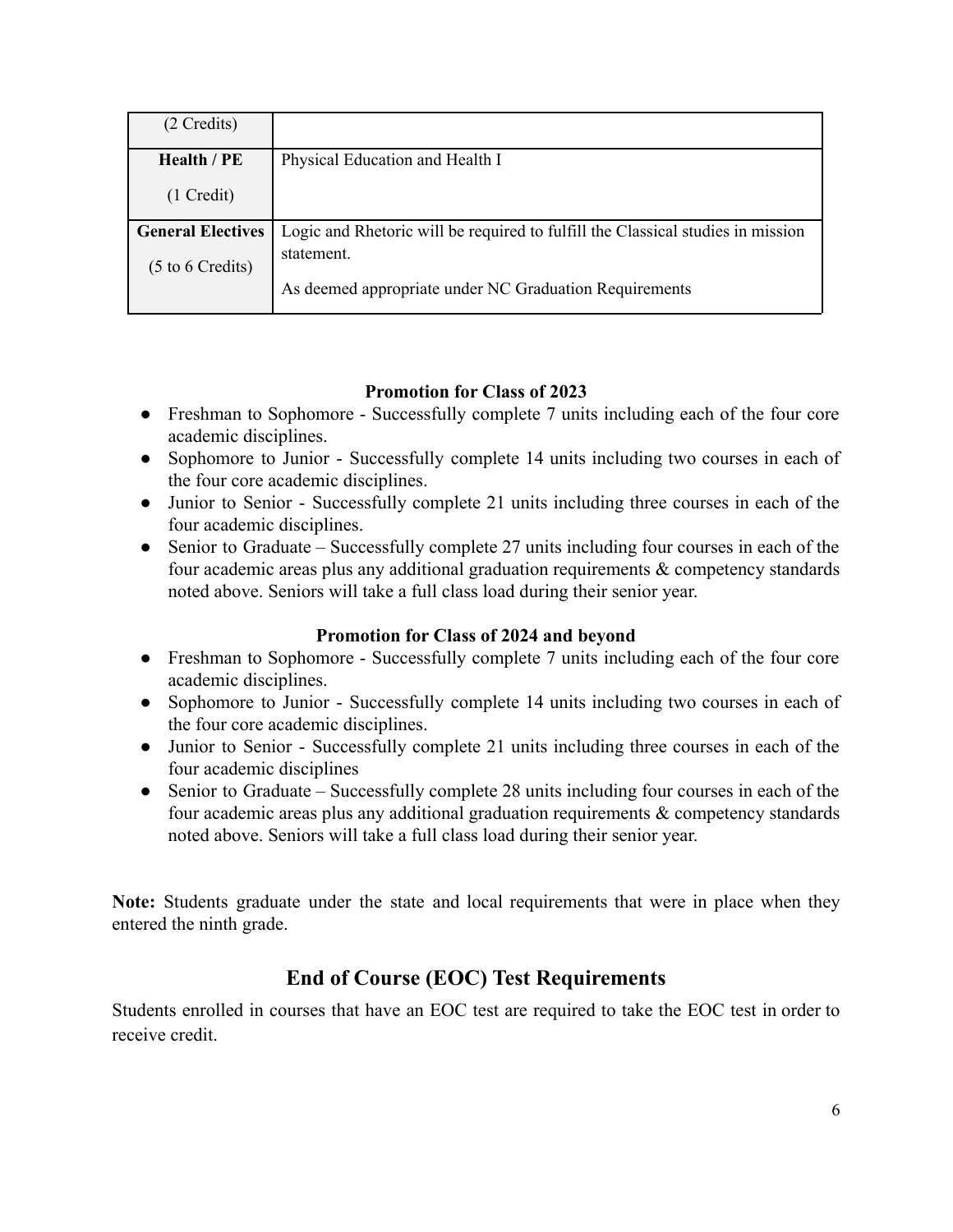High school courses taken in grades 6-8 that do not have an end-of-course test shall use high school course codes and shall be aligned to the N.C. Standard Course of Study for grades 9-12. High school courses taken in middle school count toward graduation credits, but not as part of the student's high school grade point average.

State Board of Education policy requires the grade on the EOC test count a minimum of 20% of the student's final course average.<sup>4</sup>

### **Graduating with Honors**

Pinnacle Classical Academy's high school seniors are eligible for graduation honors based on their weighted Grade Point Average (GPA). Students who achieve a weighted GPA at the following levels are designated as graduates with the following honors:

| Summa cum laude | Magna cum laude | <b>Cum laude</b> |
|-----------------|-----------------|------------------|
|                 | $40 - 4299$     | $3.7 - 3.99$     |

The Valedictorian will be the senior with the highest weighted GPA at the conclusion of the senior year. The Salutatorian will be the senior with the second highest weighted GPA based on final grades.

### **NC Academic Scholars Program Requirements**

[http://www.ncpublicschools.org/docs/curriculum/scholars\\_prog.pdf](http://www.ncpublicschools.org/docs/curriculum/scholars_prog.pdf)

In March, 1983, the State Board of Education approved the North Carolina Scholars Program to begin with the 1983-1984 school year. In March, 1990, the State Board of Education revised the program and re-designated it the North Carolina Academic Scholars Program. Again, the State Board of Education revised program requirements in August 2002 to make it more consistent with graduation requirements and promote rigorous academic study. The following plan is effective for students who enter the ninth grade for the first time in or after 2003-2004. Students who complete the requirements for an academically challenging high school program will be named North Carolina Academic Scholars and receive special recognition.

The students who qualify for this special recognition:

- will be designated by the State Board of Education as North Carolina Academic Scholars.
- will receive a seal of recognition attached to their diplomas.
- may receive special recognition at graduation exercises and other community events.

<sup>4</sup> <http://sbepolicy.dpi.state.nc.us/policies/GCS-C-003.asp?pri=01&cat=C&pol=003&acr=GCS>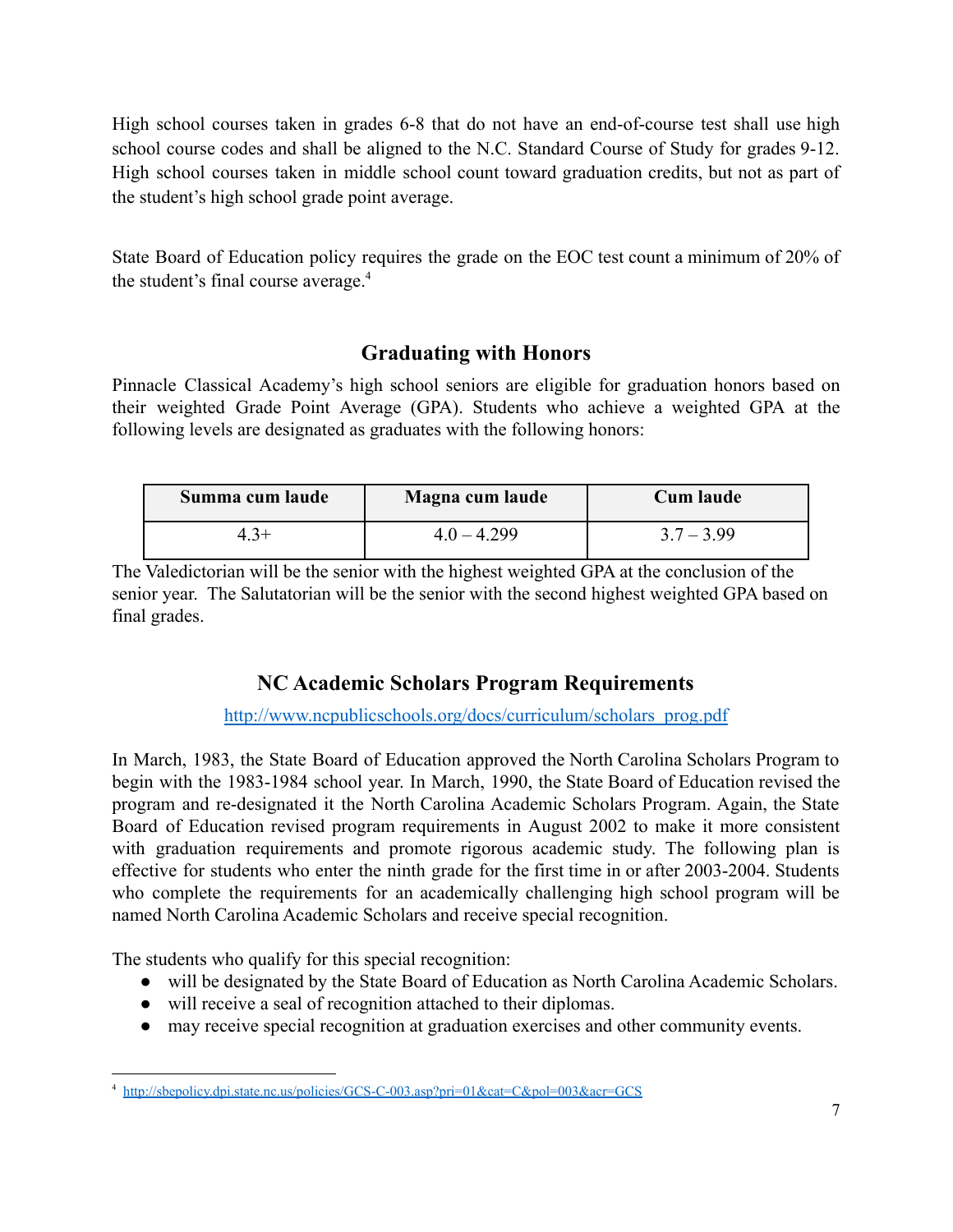- may be considered for scholarships from the local and state business/industrial community.
- may use this special recognition in applying to post-secondary institutions. (Candidates are identified by the end of grade 11 and their candidacy can be included in application forms and/or transcripts sent to these institutions.)

# **Future-Ready Course of Study**

**Please see the DPI website for Future-Ready Course of Study graduation requirements for your graduation year. It is different for different years! <https://www.dpi.nc.gov/districts-schools/high-school-graduation-requirements>**

# **Curriculum Overview**

Students will be required to take a course in each of the four core academic areas each year. This requirement exceeds the North Carolina graduation requirements and better prepares each student for college. It also follows the classical education model of knowledge building upon itself. This required course of study provides students with great experience and depth of knowledge in the core academic disciplines.

**CCC requires that students meet eligibility requirements for the Career and College Promise (CCP) Program in order to take their courses. Students must have EITHER an unweighted GPA of 2.8 OR a qualifying score on a designated placement test (PSAT 10, Pre-ACT, ACT, or SAT). More information on eligibility can be found on the CCC website at the link below. Administrators will meet with parents as needed.**

See page 35 of the CCP Operating procedures for qualifying scores:

<https://www.nccommunitycolleges.edu/sites/default/files/basic-pages/academic->

[programs/attachments/section14\\_2020fa-\\_final\\_version-\\_2-4-21.pdf](https://www.nccommunitycolleges.edu/sites/default/files/basic-pages/academic-)

### **Add/Drop Policy**

Students and parents should give serious consideration when selecting courses for the upcoming school year. *Once a semester has started, students will have 5 days to withdraw from a course*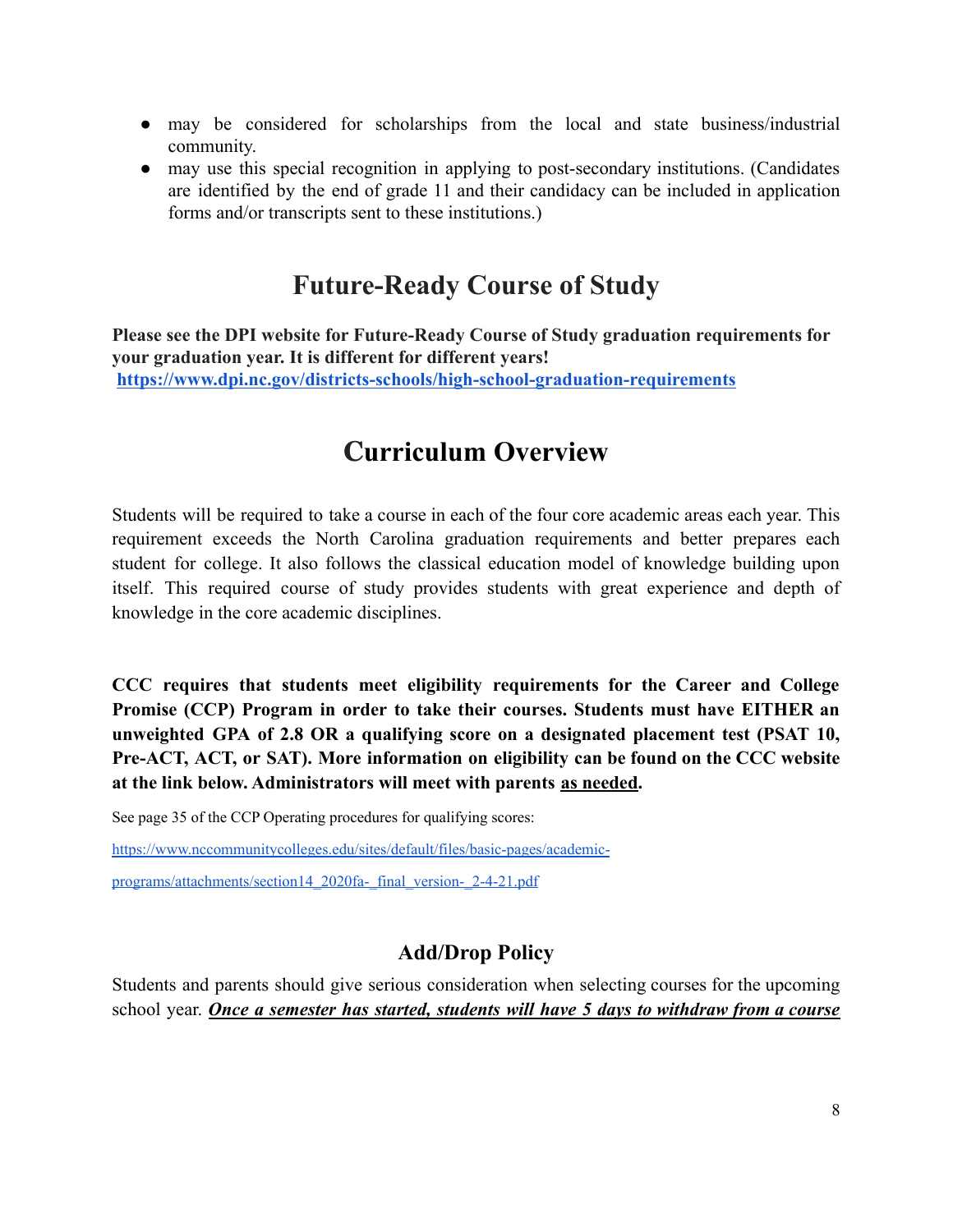*and register for another one.* Students will not be allowed to withdraw from any courses including CCP courses after this five day period.

### **Associate in Arts/Science Degree**

Students who qualify for Career and College Promise (CCP) will potentially earn an Associate in Arts or Associate in Science degree from CCC. The college transfer program courses are designed for high school juniors and seniors to earn their Associate in Arts or Associate in Science degree while they complete their high school course requirements. CCC courses are offered in  $11<sup>th</sup>$  and  $12<sup>th</sup>$  grade only due to requirements placed on the community college system.

Rising juniors who have demonstrated CCP eligibility will begin on the Associate in Arts (AA) College Transfer Pathway through CCC. Students wishing to pursue the Associate in Science (AS) will make this change after junior year.

The CCP College Transfer Pathway leading to the Associate in Arts (AA) is designed for high school juniors and seniors who wish to begin study toward the Associate in Arts degree and a baccalaureate degree in a non-STEM major.

The CCP College Transfer Pathway leading to the Associate in Science (AS) is designed for high school juniors and seniors who wish to begin study toward the Associate in Science degree and a baccalaureate degree in a STEM or technical major.

More information on the differences in the AA and AS is available through the CCC website here: <https://www.clevelandcc.edu/progs/dual-enrollment/>

The CCC Student Handbook can be found on the CCC homepage [\(https://clevelandcc.edu/\)](https://clevelandcc.edu/). Scroll to the bottom of the page and click on "Academic Bulletin and Student Handbook."

### **Eligibility For CCP (College) Courses**

**CCC requires that students meet eligibility requirements for the Career and College Promise (CCP) Program in order to take their courses. Students must have EITHER an unweighted GPA of 2.8 OR a qualifying score on a designated placement test (PSAT 10, Pre-ACT, ACT, or SAT). More information on eligibility can be found on the CCC website at the link below. Administrators will meet with parents as needed.**

<sup>&</sup>lt;sup>5</sup> The school administration reserves the right to make changes in placement under the most extenuating of circumstances for the best interest of the student.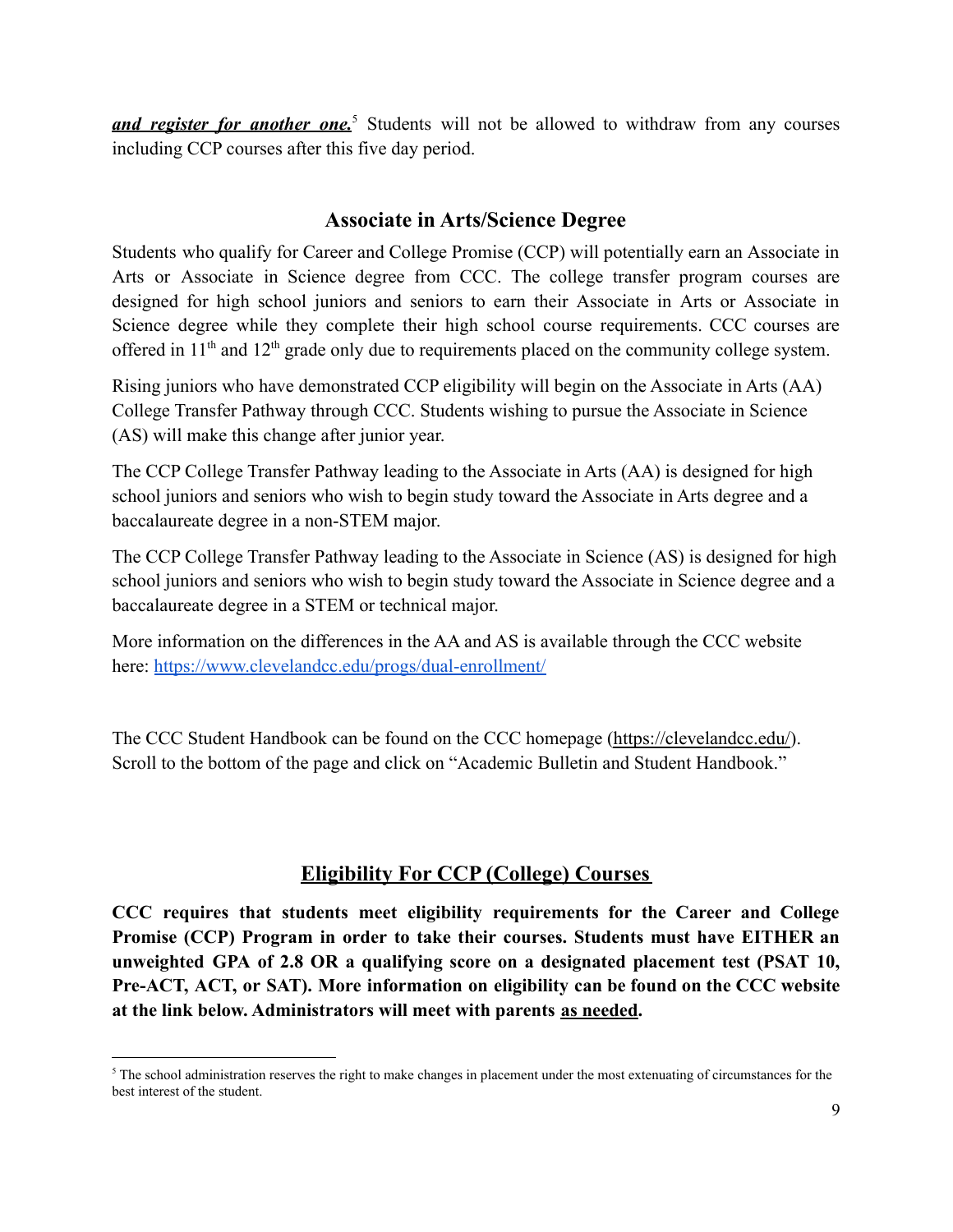See page 35 of the CCP Operating procedures for qualifying scores:

<https://www.nccommunitycolleges.edu/sites/default/files/basic-pages/academic->

[programs/attachments/section14\\_2020fa-\\_final\\_version-\\_2-4-21.pdf](https://www.nccommunitycolleges.edu/sites/default/files/basic-pages/academic-)

Parents are required to read and sign a CCP Parent Contract before students can be enrolled in college courses. See below.

#### **Career and College Promise (CCP) Parent Contract**

By signing this form, the student and parent/guardian understand and acknowledge the following policies and eligibility requirements:

Academics:

- 1) Students must earn a grade of "C" or better for a course to count towards a degree at CCC and to transfer to a four-year college or university.
- 2) Students are required to follow the course sequencing policies related to their approved pathway(s). This may mean that students will not be able to take all courses offered if they were not successful in the prerequisite course.
- 3) To maintain eligibility for college classes, a student must make progress towards high school graduation AND maintain a 2.0 GPA in college coursework (college GPA is unweighted). A student who falls below 2.0 GPA will be subject to CCC's policy for satisfactory academic progress. (See CCC Student Handbook for additional information.)
- 4) Final grades from college courses will be included on the PCA high school transcript. Grades will affect both CCC and high school GPA.
- 5) CCC classes will not be on high school progress reports. It is the student's responsibility to keep up with progress.
- 6) Parents and/or guardians cannot be given access to their child's student accounts (Blackboard, MyCleveland, etc.).
- 7) PCA staff do not have access to student grades or attendance for college courses.

Schedules/Attendance:

- 8) CCC classes taught on the CCC campus and some online courses may have a different start date and follow a different academic calendar than CCC classes taught on campus at PCA. Students are responsible for attending even when the schedule varies.
- 9) CCC does not recognize or distinguish between excused and unexcused absences. It is the student's responsibility to contact instructors and keep up with work.

General: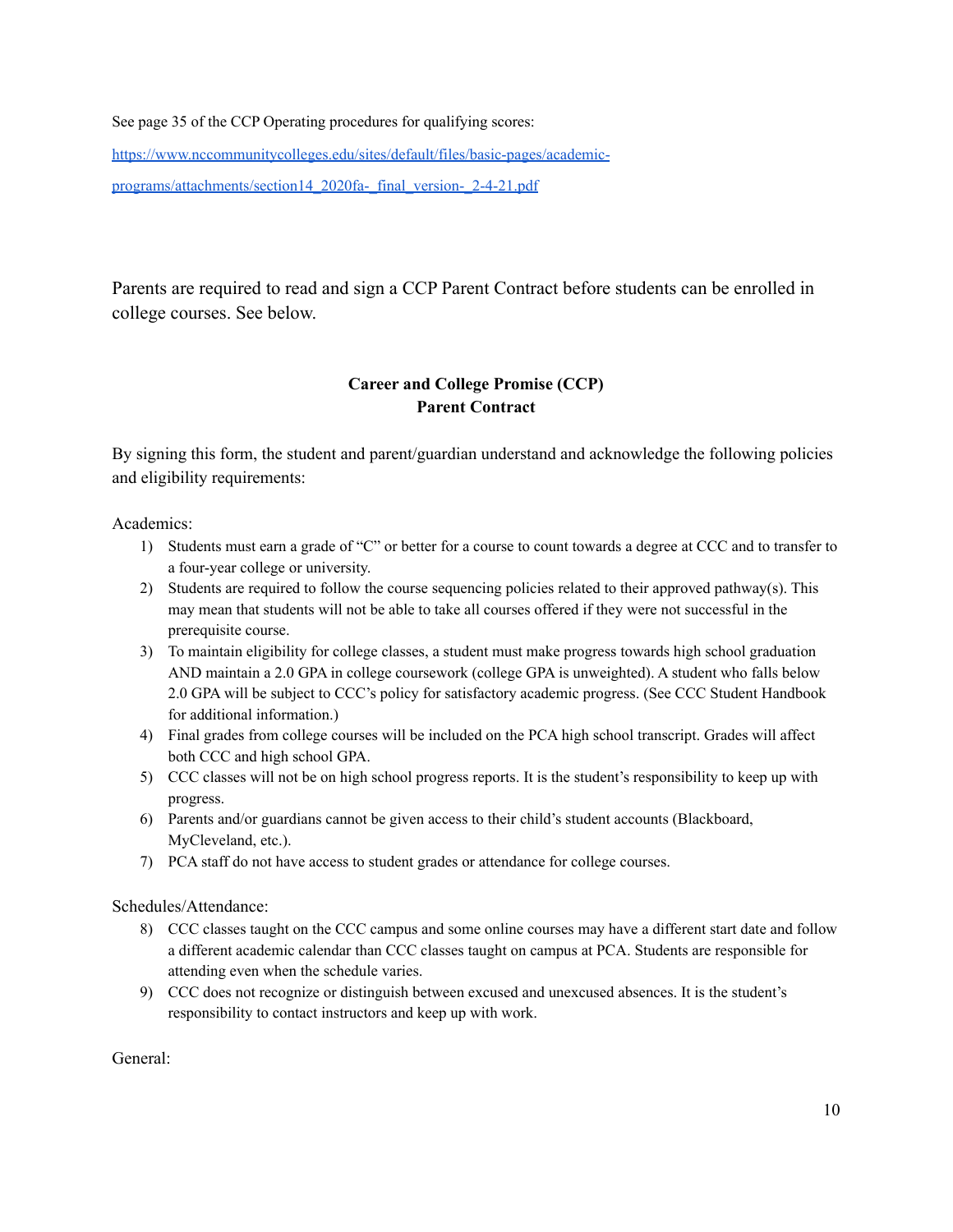- 10) Students may only register for courses within their approved pathway(s). (See link for admission requirements for each pathway.)
- 11) Course Withdrawals: Students may not drop/withdraw from a CCC course after the first five days of the PCA semester. Students who are dropped by an instructor due to attendance will receive a failing grade in the course on the high school transcript.
- 12) It is the responsibility of the student to have books, supplies, and transportation for class. Courses taught on PCA campus may have books supplied by PCA.
- 13) Classes taken through CCC are college courses and are taught at the college level. Some courses may contain sensitive or controversial content and require students to take a mature approach to class material.
- 14) Students with an IEP (Individualized Education Plan) requesting accommodations must submit disability information to Nedra Maddox at CCC [\(maddox@clevelandcc.edu\)](mailto:maddox@clevelandcc.edu) in order to determine appropriate accommodations under Section 504 or ADA, which may differ from IDEA.
- 15) Contact person for all issues related to college classes is PCA's assigned Career Coach, Mrs. Katie McDaniel: [mcdanielk148@clevelandcc.edu](mailto:mcdanielk148@clevelandcc.edu) and 704-669-4056.

| I give permission for my child,      | , to enroll in college classes |
|--------------------------------------|--------------------------------|
| through Cleveland Community College. |                                |

|  | Parent/Guardian Signature: |  | Date: |
|--|----------------------------|--|-------|
|--|----------------------------|--|-------|

### **College Transfer Courses**

#### **11th Grade Courses for the AA** (33 credit hours total):

| <b>English Composition:</b> | $ENG$ 111 – Writing and Inquiry (3 credit hours)<br>ENG 112 – Writing and Research (3 credit hours)                                             |
|-----------------------------|-------------------------------------------------------------------------------------------------------------------------------------------------|
| Math:                       | MAT 171 – Pre-Calculus Algebra (4 credit hours)                                                                                                 |
| Science:                    | BIO 111 -- General Biology I (4 credit hours)                                                                                                   |
| Humanities/Fine Arts:       | COM 231 – Public Speaking (3 credit hours)<br>ART $114 - Art History (3 credit hours)$<br>MUS 110 -- Music Appreciation (3 credit hours)        |
| Social/Behavioral Sciences: | $ECO 251 - Microeconomics (3 credit hours)$<br>PSY 150 – General Psychology (3 credit hours)<br>SOC $210$ – Intro to Sociology (3 credit hours) |
| Other Required:             | ACA 122 -- College Transfer Success (1 credit hour) *online                                                                                     |

**12th Grade Courses** (27-28 credit hours total):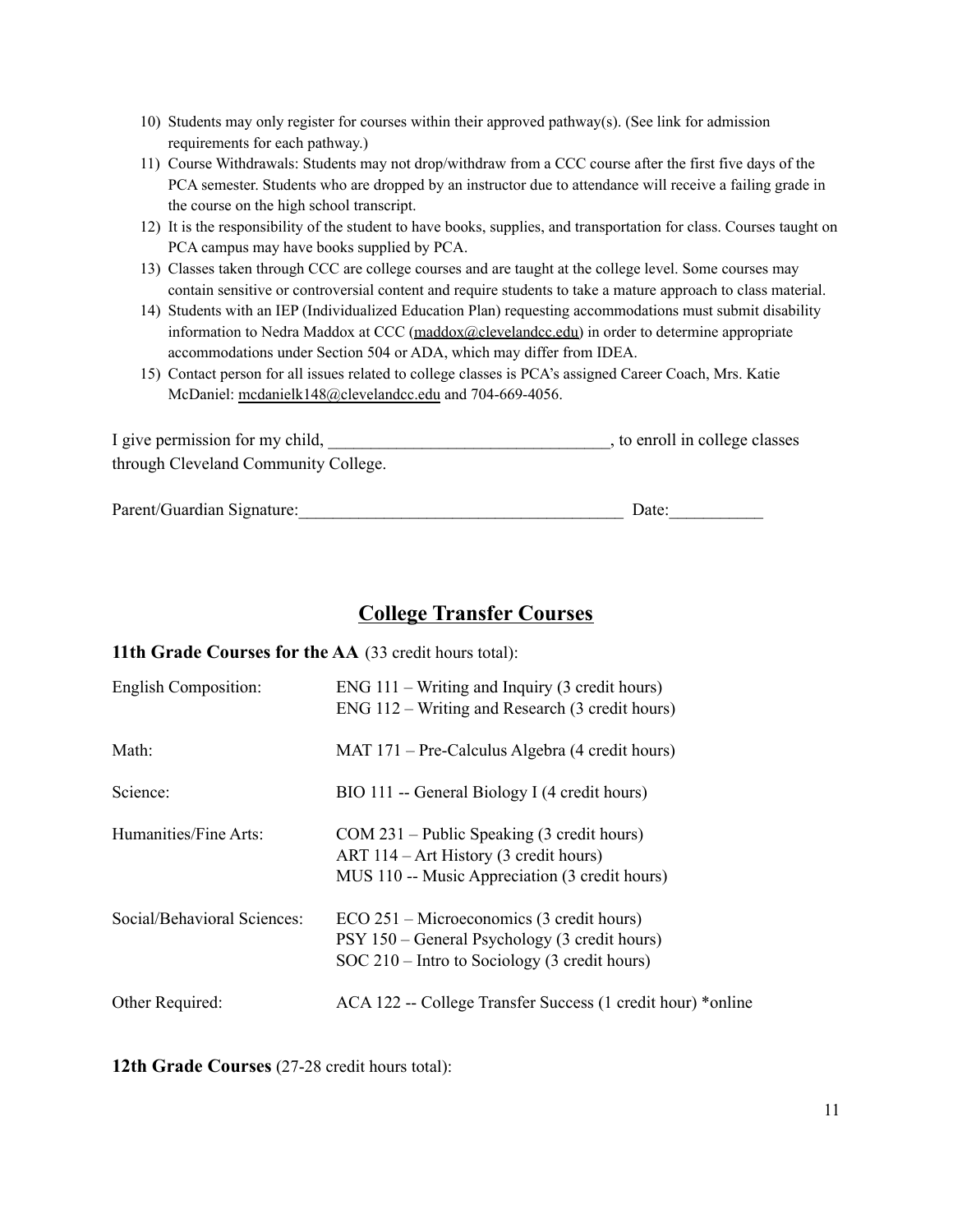PCA will offer CCC courses that will satisfy the remaining 27 hours (minimum) required to complete an AA or AS degree. Specific courses offered may vary based upon student interest.

**Students seeking transfer to other institutions are urged to seek information and advice from admissions officers at those institutions prior to enrollment in classes designed for college transfer. Requirements at any institution are subject to change, and students are urged to seek the most current information available.**

**Associate in Arts (AA):** Students must select CCP courses from those offered to complete a minimum of 27 credit hours remaining for the AA degree.

**Associate in Science (AS):** Students wishing to pursue the AS will take at minimum the following courses required for the AS degree. Additional courses will be selected to complete the minimum of 27 credit hours remaining for the AS. Upper-level science and math courses may be online through CCC depending on student numbers. These courses must be taken and passed successfully (C or higher) prior to or concurrently with any other courses offered. Students may select from other CCC courses offered at PCA or online through CCC to complete the total 60 hours required for the degree.

#### Required:

| Science:  | BIO 112 -- General Biology II (4 credit hours)                                                                                                  |
|-----------|-------------------------------------------------------------------------------------------------------------------------------------------------|
| Math:     | MAT 172 – Pre-Calculus Trigonometry (4 credit hours)                                                                                            |
| Optional: | CHM 151 – General Chemistry I (4 hours)<br>CHM 152 – General Chemistry II (4 credit hours)<br>MAT 152 -- Statistical Methods I (4 credit hours) |

#### **Advanced Placement Program**

Advanced Placement (AP) courses are the most rigorous that we offer at Pinnacle Classical Academy. The AP program is a challenging academic program designed to provide motivated high school students with college-level academic courses. The AP program is a cooperative educational endeavor between secondary schools and colleges and universities and is considered a standard for academic excellence in the U.S.

These courses replace traditional courses required for graduation and also provide an opportunity to earn college credit. AP courses are designed to mimic the class material, instructional methods, academic skills, and assessments found in the most up-to-date college courses. AP courses provide a challenging educational program that prepares students for selective universities and colleges. More than 90 percent of four-year colleges and universities in the United States grant students credit, placement or both on the basis of successful AP Exam scores.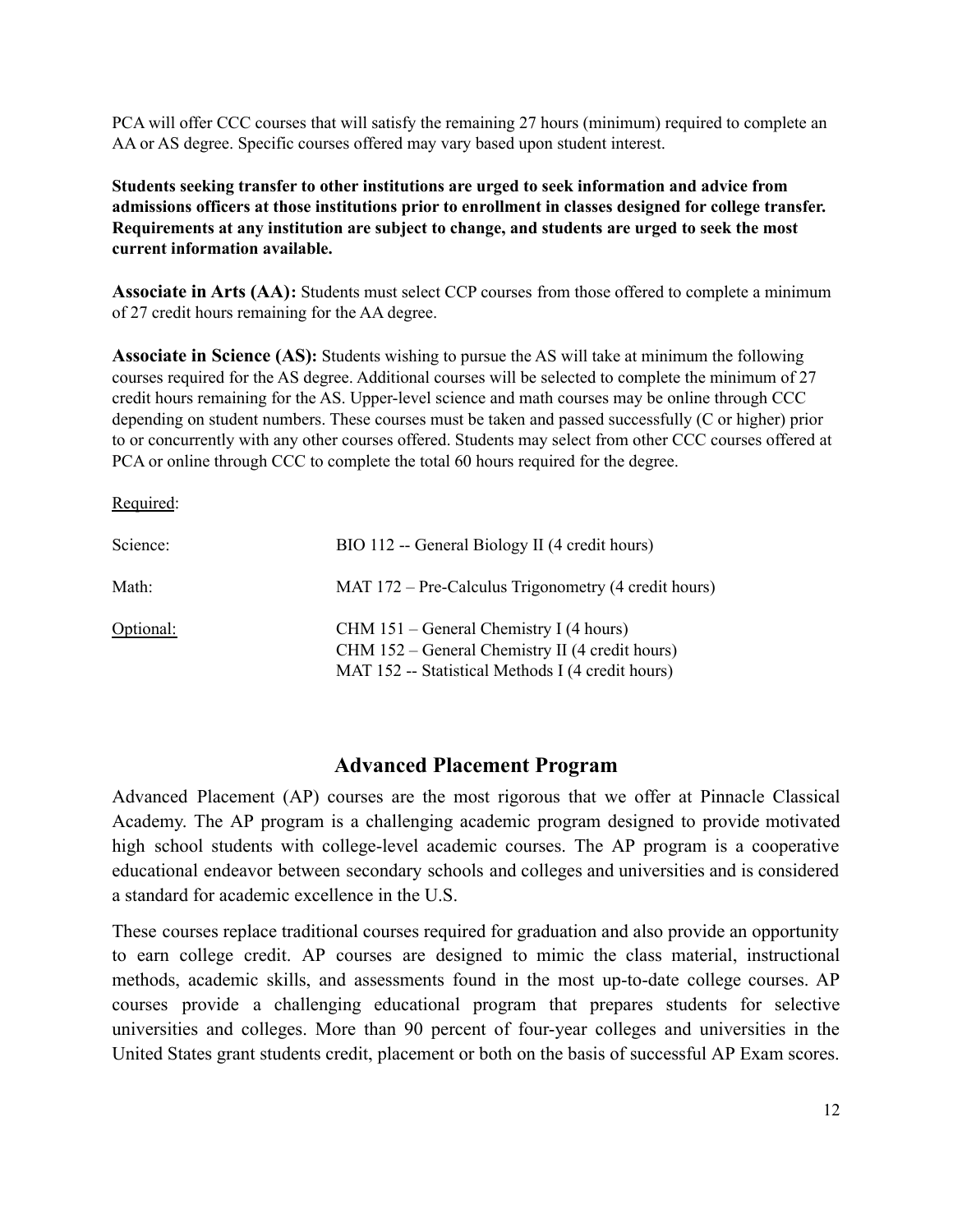Universities in more than 60 countries recognize AP Exam scores in the admission process and/or award credit and placement for qualifying scores.

### **Elective Courses**

A classical education teaches students how to think and reason critically and our elective courses are a key part of that process. The electives we offer are language intensive and help train the mind to analyze and draw conclusions. These courses demand self-discipline and help produce literate, curious, and intelligent students.

#### **Other Electives**

Students will be able to choose from several different electives. Classes will be based on overall student interests and availability, and may vary from year to year.<sup>6</sup>

| <b>9th Grade</b>                         | 10th Grade                                                                        |
|------------------------------------------|-----------------------------------------------------------------------------------|
| English I                                | English II                                                                        |
| Math 2                                   | Math 3                                                                            |
| Science                                  | Science                                                                           |
| <b>History</b>                           | History                                                                           |
| Health/PE                                | Latin $II7$                                                                       |
| Latin I                                  | Logic & Rhetoric (through class of 2022); Logic<br>(beginning with class of 2023) |
| Elective                                 | Elective                                                                          |
| Elective                                 | Elective                                                                          |
| 11th Grade                               | 12th Grade                                                                        |
| English III OR AP Language & Composition | English IV OR AP Literature                                                       |

### **Four Year Planning Guide**

<sup>7</sup> <sup>6</sup> Please see your grade level's current Pathway Selection sheet for courses that will be potentially offered each year.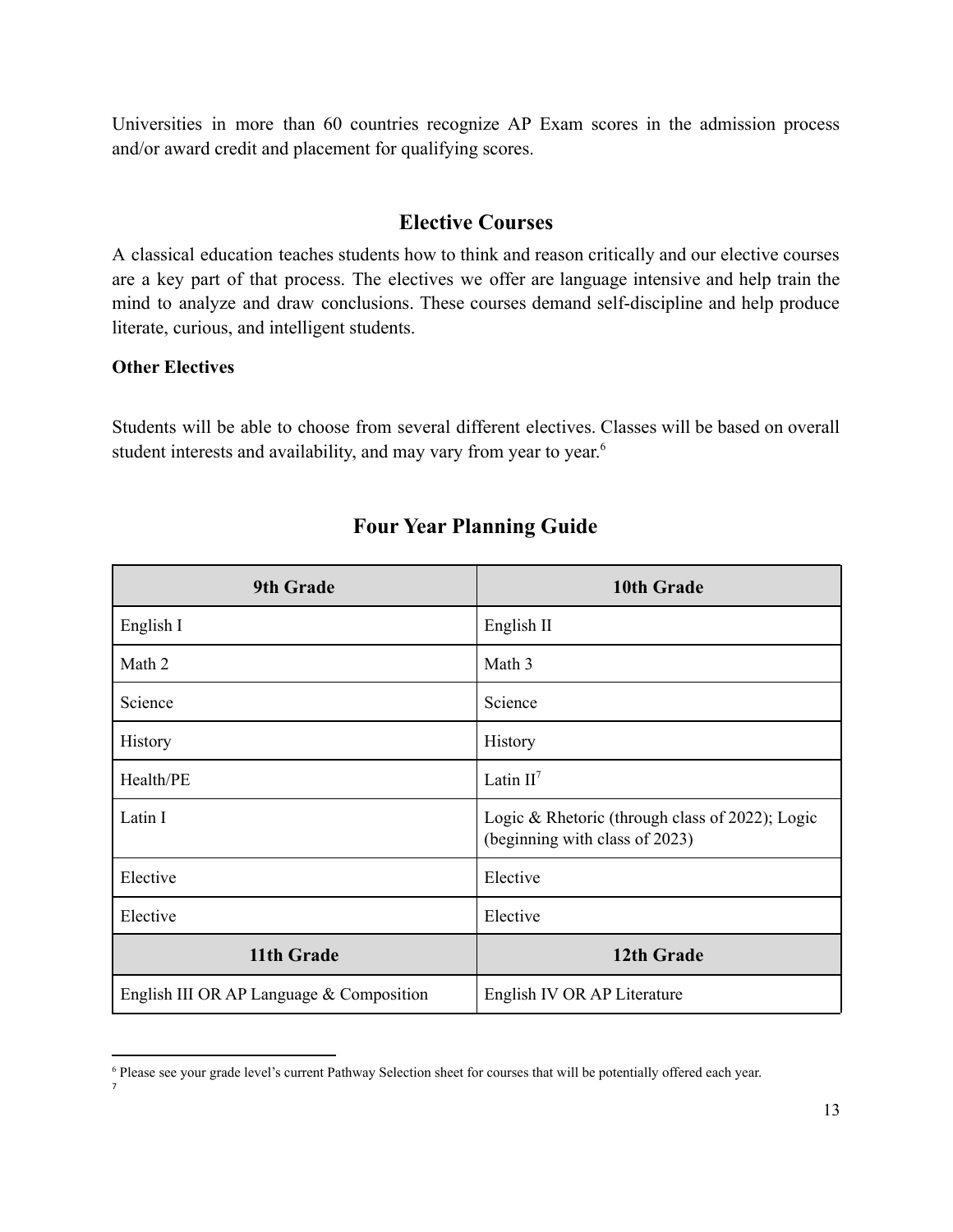| Math 4 OR MAT 171 (CCC)                                                                         | Math Elective                           |
|-------------------------------------------------------------------------------------------------|-----------------------------------------|
| Science                                                                                         | Science                                 |
| <b>History</b>                                                                                  | History                                 |
| Elective (Latin III Honors highly recommended<br>for students applying to competitive colleges) | Rhetoric (beginning with class of 2023) |
| Elective (PCA or CCP)                                                                           | Elective (PCA or CCP)                   |
| Elective (PCA or CCP)                                                                           | Elective (PCA or CCP)                   |
| Elective (PCA or CCP)                                                                           | Elective (PCA or CCP)                   |

Note: High School level Spanish I may have been taken in the 8th grade; some students may take Math I in 8th grade.

# **Course Offerings**

### **English**

**English I (Honors):** In English I, grammar, writing, and literary analysis is emphasized. Students read a variety of genres of fiction and nonfiction, as well as poetry to get a basic understanding of all literature. Students complete comprehensive grammar study ranging from parts of speech to complex sentence construction. Students will write throughout the course starting with paragraph construction and building to the mastery of informative essay writing. While reading comprehension is important, this class will focus heavily on literary analysis through the study of literature. Mastery of all skills is the focus and goal of the course.

✓ This is one of four English courses required for graduation.

**English II (Honors):** In English II, students study both classical and contemporary world literature, as well as Shakespearean sonnets and a play. They build upon their understanding of literary concepts, elements, genres, and terms and apply those understandings to the interpretation of world literature. Students examine literary works in a cultural time and context to appreciate the diversity and complexity of world issues. They learn how literature can grow from historical and cultural contexts, including oral traditions and political conditions. They also connect global ideas to their own experiences. Students also create clear and coherent written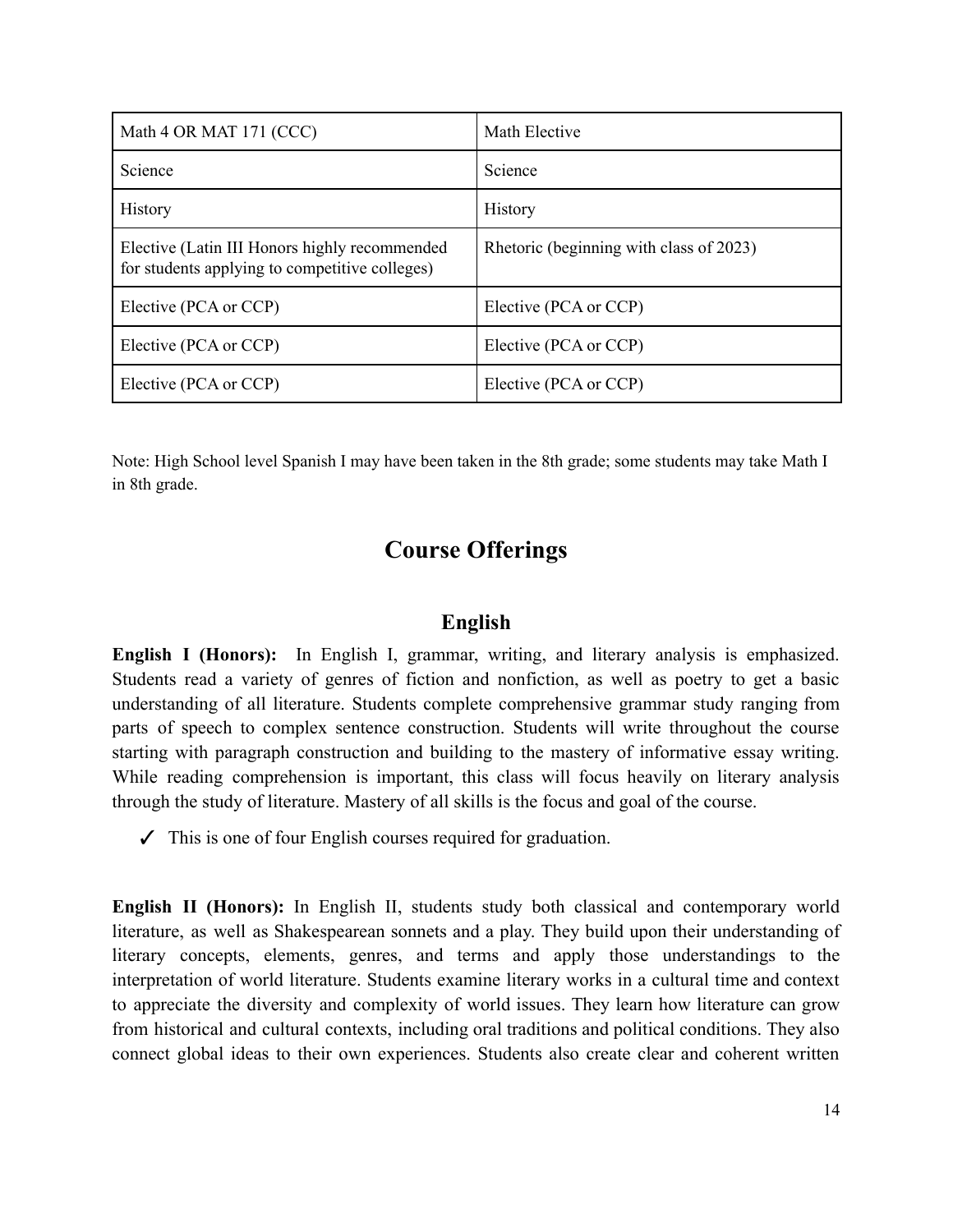work that conveys an argument. They learn how to support their claims using text-based analysis.

✓ This is one of four English courses required for graduation.

**English III (Honors):** In English III, students study U. S. literature, including how the literature reflects the culture and history of our nation. In addition to studying a literary work as being situated in a cultural time and place, English III students also study the connections of themes, ideas, and movements in United States literature across time. The study of United States literature may be organized by literary and historical periods or by a thematic approach, but students should read and understand representative works from the colonial, romantic, realistic, modern, and contemporary eras.

✓ This is one of four English courses required for graduation.

**AP English Language and Composition:** In AP English Language and Composition, students study the skills and strategies typically taught in most first semester college English courses. Principally, the course is a study in Rhetoric, Argumentation, and Persuasion (spoken, written, and visually depicted). Students become skilled readers of primarily non-fiction prose written in a variety of rhetorical contexts. They also become skilled writers who compose for a variety of purposes. Both their writing and their reading should make students aware of the interactions among writers' purposes, audiences' expectations, and subjects' natures, as well as the way genre conventions and the resources of language contribute to effectiveness in writing. Students will have the opportunity to take the College Board AP exam at the end of the course in order to potentially earn college credit.

- ✓ Recommend: English II EOC at Level IV or V, and student interest and self-motivation.
- $\checkmark$  This course is one of four English courses required for graduation.

**English IV Honors:** This course stresses augmentative communication that involves defining issues and proposing reasonable resolutions. Students study British literature, including how to the literature of Great Britain has influenced the literature of the United States.

 $\checkmark$  This course is one of four English courses required for graduation.

**AP English Literature and Composition:** An AP English Literature and Composition course engages students in the careful reading and critical analysis of imaginative literature. Through the close reading of selected texts, students deepen their understanding of the ways writers use language to provide both meaning and pleasure for their readers. As they read, students consider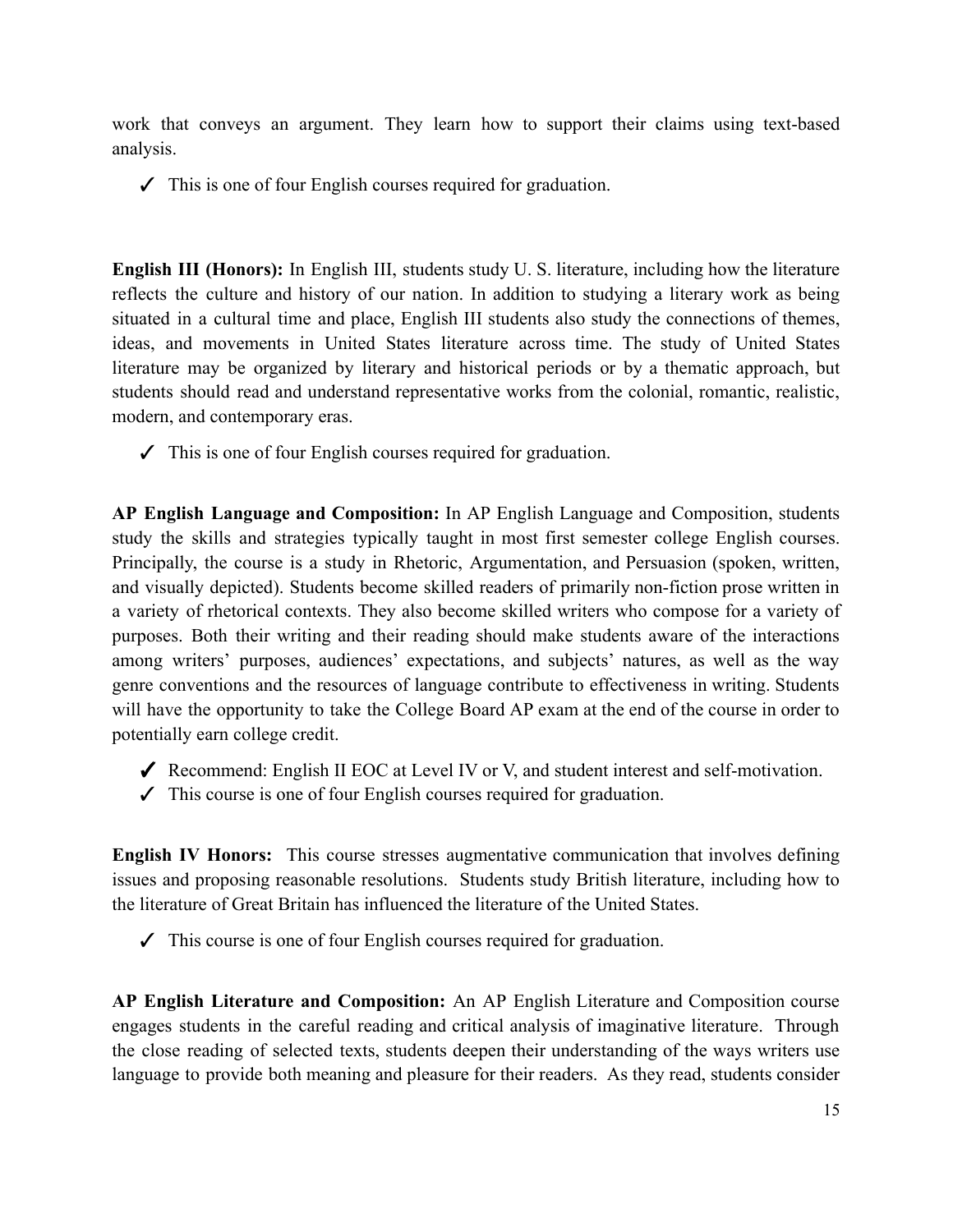a work's structure, style and themes, as well as such smaller-scale elements as the use of figurative language, imagery, symbolism and tone. This course contains an extensive reading list.

- $\blacktriangleright$  Recommend: English II EOC at Level IV or V, and student interest and self-motivation.
- ✓ This course is one of four English courses required for graduation.

### **World Language**

**Latin I:** In Latin I, students learn the grammar and syntax in the first half of *Wheelock's Latin.* Students also learn about Roman history, mythology, and culture.

✓ This is one of two world language courses required for graduation.

**Latin II:** In Latin II, students learn the grammar and syntax in the second half of *Wheelock's Latin.* Students also learn about Roman history, mythology, and culture.

✓ This is one of two world language courses required for graduation.

**Latin III Honors and Latin IV Honors:** In Latin III and Latin IV, students review the grammar and syntax in *Wheelock's Latin* and translate Latin authors.

 $\checkmark$  This course is strongly recommended for students who are applying to competitive colleges.

**Spanish I:** Spanish I introduces students to the basic communication skills of speaking, listening, reading and writing with emphasis on speaking and listening. Students study extensive grammar, vocabulary and culture.

#### **Spanish II:** PREREQUISITE(s): Spanish I

The goal of Spanish II is to help students further develop the ability to understand and use both the spoken and written forms of Spanish. The study of grammar, which began in Spanish I, emphasizes verbs, verb tenses, pronouns and vocabulary as a means of learning to communicate better. Students use Spanish in class for conversations and discussions. They also learn more about Spanish customs and daily life.

**Spanish III and IV Honors:** PREREQUISITE(s): Recommended grade of 80 or higher in Spanish II Students continue developing skills learned during the first two years of the language with the addition of advanced grammar and vocabulary to improve their ability to communicate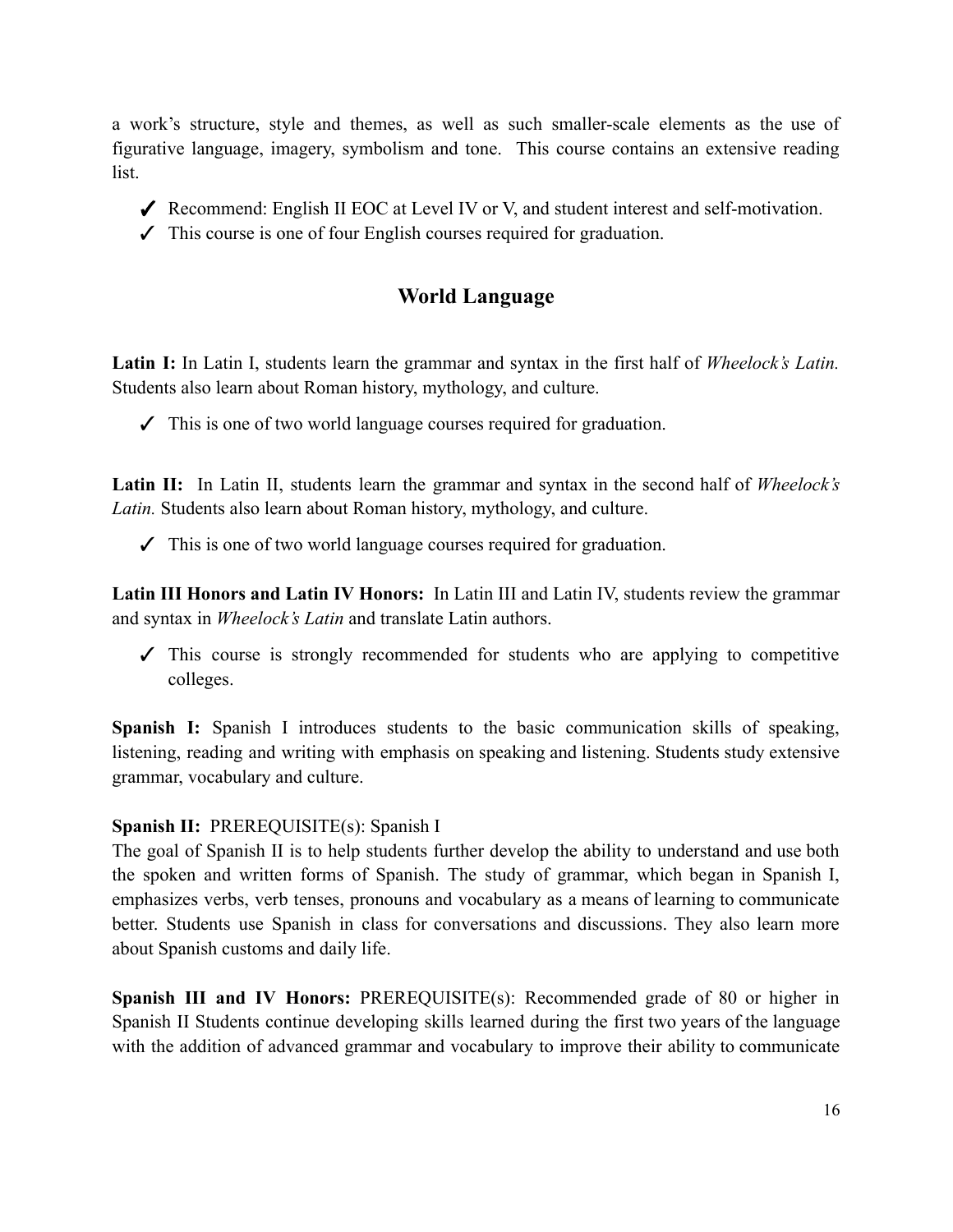orally and in writing. Emphasis is placed on reading as a means of learning more about the history and culture of the countries where the language is spoken.

**French I:** introduces students to the basic communication skills of speaking, listening, reading and writing with emphasis on speaking and listening. Students study extensive grammar, vocabulary and culture.

**French II:** French I The goal of French II is to help the student further develop abilities to understand and use both the spoken and written forms of French. The study of grammar, which began in French I, emphasizes verbs, verb tenses, pronouns and vocabulary as a means of learning to communicate better. Students use French in class for conversations and discussions. They also learn more about French customs and daily life.from a previous experience, the teacher may recommend the appropriate instructional level. It is highly recommended that enrollment occur in three or more consecutive years with the senior year concluding the study.

### **Mathematics**

**Math I (Honors):** The purpose of the Math I course is to formalize and extend the mathematics that students learned in the middle grades. This course deepens and extends understanding of linear relationships, by contrasting them with exponential and quadratic phenomena, and by applying linear models to data that exhibit a linear trend. In addition to studying bivariate data, students also summarize, represent, and interpret data on a single count or measurement variable. Progressing from the geometric experiences in the middle grades, students explore more complex geometric situations and deepen their understanding of geometric relationships, moving toward formal mathematical arguments. The Standards for Mathematical Practice apply throughout each course and, together with the content standards, require that students experience mathematics as a coherent, useful, and logical subject that makes use of their ability to make sense of problem situations**.**

- $\checkmark$  This is one of four math courses required for graduation.
- ✓ Successful completion of this course requires a passing score in the class and a Level III or higher on the state mandated Math I EOC. The Math I course may be completed in the eighth grade.

**Math II (Honors):** In Math I, students studied, in depth, the defining characteristics and behaviors of linear, quadratic, and exponential functions in the context of modeling real-world and mathematical problems. The Math II course continues a progression of the standards to make connections across themes and deepen student understanding of number and quantity, algebraic reasoning, using functions to model situations, geometric relationships, and statistics and probability. In addition to these thematic strands, Math II includes: polynomials, congruence and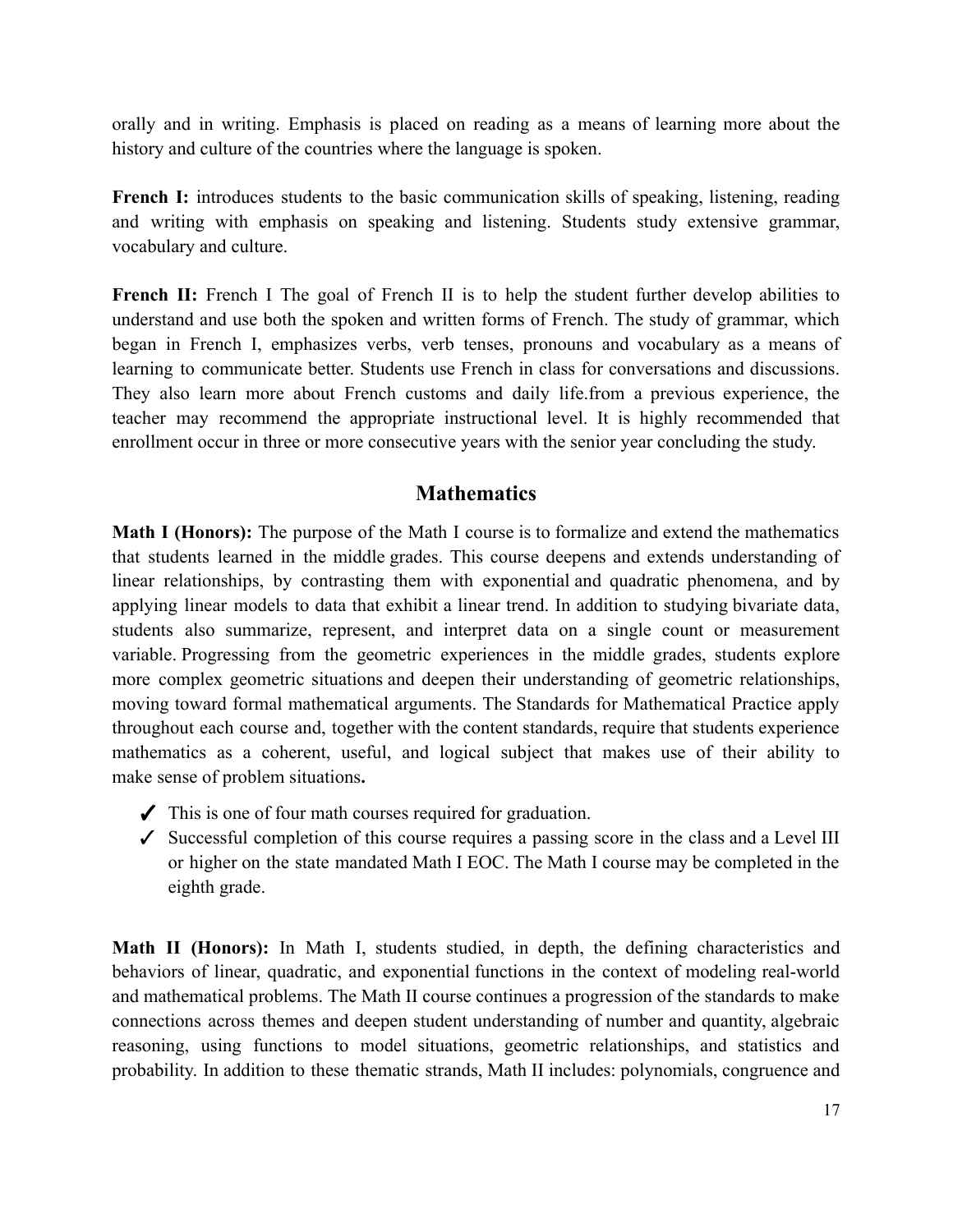similarity of figures, trigonometry with triangles, modeling with geometry, probability, making inferences, and justifying conclusions. The Standards for Mathematical Practice apply throughout the course and, together with the content standards, require that students experience mathematics as a coherent, useful, and logical subject that makes use of their ability to make sense of problem situations. Appropriate technology from manipulatives to calculators and dynamic geometry software is used regularly for instruction and assessment. Successful completion of this course requires a passing score in the class and on a state-designed comprehensive final exam.

 $\checkmark$  This is one of four math courses required for graduation.

**Math III (Honors):** Math 3 extends the concepts learned in Math I and Math II. Topics include algebraic concepts such as the complex number system, inverse functions, conics and circles, trigonometric functions and the unit circle. The Standards for Mathematical Practice apply throughout the course and, together with the content standards, require that students experience mathematics as a coherent, useful, and logical subject that makes use of their ability to make sense of problem situations. Appropriate technology from manipulatives to calculators and dynamic geometry software is used regularly for instruction and assessment. Successful completion of this course requires a passing score in the class.

- $\blacktriangleright$  This is one of four math courses required for graduation.
- ✓ Requires successful completion of Math II.

**Math IV Honors:** The primary focus of this course is on functions and statistical thinking, continuing the study of algebra functions, trigonometry and statistical concepts previously experienced in NC Math 1, 2, and 3. Upon completion of this course, students will be prepared for college level algebra and statistics, Precalculus, or other advanced math courses.

**AP Statistics**: AP Statistics is an introductory college-level statistics course that introduces students to the major concepts and tools for collecting, analyzing, and drawing conclusions from data. Students cultivate their understanding of statistics using technology, investigations, problem solving, and writing as they explore concepts like variation and distribution; patterns and uncertainty; and data-based predictions, decisions, and conclusions.

**AP Calculus AB:** This course will be offered online through the North Carolina School of Science and Mathematics. In this course students will explore the concepts, methods, and applications of differential and integral calculus. Students will work to understand the theoretical basis and solve problems by applying their knowledge and skills. In this course students will learn the following skills:

• Determining expressions and values using mathematical procedures and rules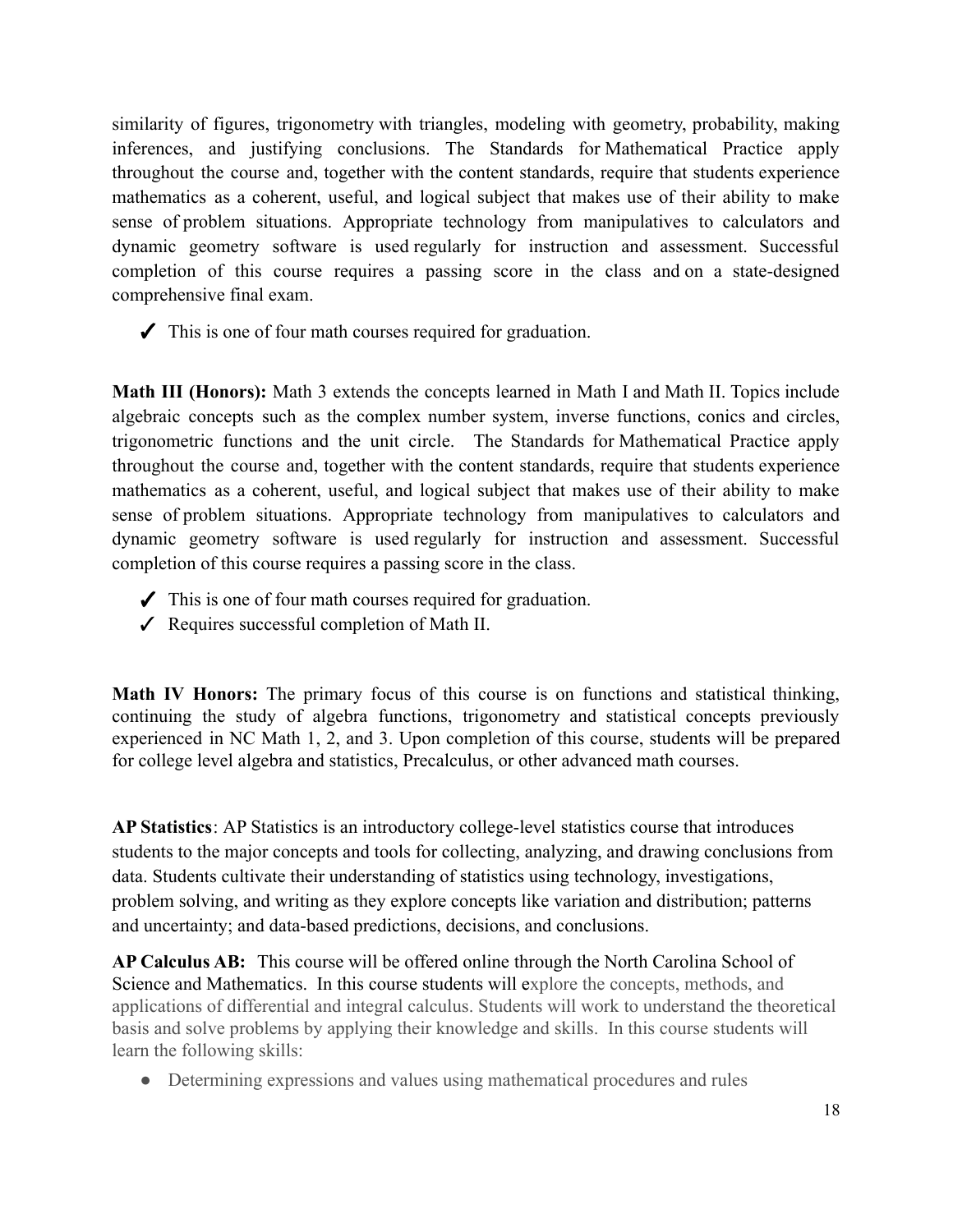- Connecting representations
- Justifying reasoning and solutions
- Using correct notation, language, and mathematical conventions to communicate results or solutions

### **Logic and Rhetoric**

**Logic:** Logic, the art and science of reasoning, directs the operations of the mind in the attainment of truth. In this class, students learn the principles of logic as developed by Aristotle and explore logical arguments in a range of writers, including Plato, other classical philosophers, and America's founders. This course, typically taken in tenth grade, is a requirement for graduation.

**Rhetoric:** Rhetoric is the art of written and oral expression. During this class, students learn the principles of rhetoric as developed by Aristotle and other classical writers, and study a number of speeches by America's founders: Students who take rhetoric also write and present a rhetoric thesis on a STEM-related topic; as mentioned in the school's charter application, "The senior rhetoric thesis, a course required for graduation, will be the capstone of the school's curriculum. This involves students investigating a topic within their STEM focus and presenting written and oral arguments to a panel of judges." Beginning with the class of 2023, this course will be required of all students in grade 12.

### **Physical Education**

**Health/Physical Education I:** This course is required by the state of North Carolina for high school graduation and must include instruction in both health and physical education. Topics include: Adult, child and infant CPR, responding to an emergency, first aid basics, assessing personal health status, stress management, interpreting and analyzing the importance of various health risks, nutrition/weight management, substance abuse, personal fitness skills, recreational dance and game/sport skills.

 $\blacktriangleright$  This course is required for graduation.

### **Science**

**Earth and Environmental Science (Honors):** The Earth/Environmental Science curriculum focuses on the function of the earth's systems. Emphasis is placed on earth in the universe; global climate; structure and processes that occur in the lithosphere, hydrosphere, and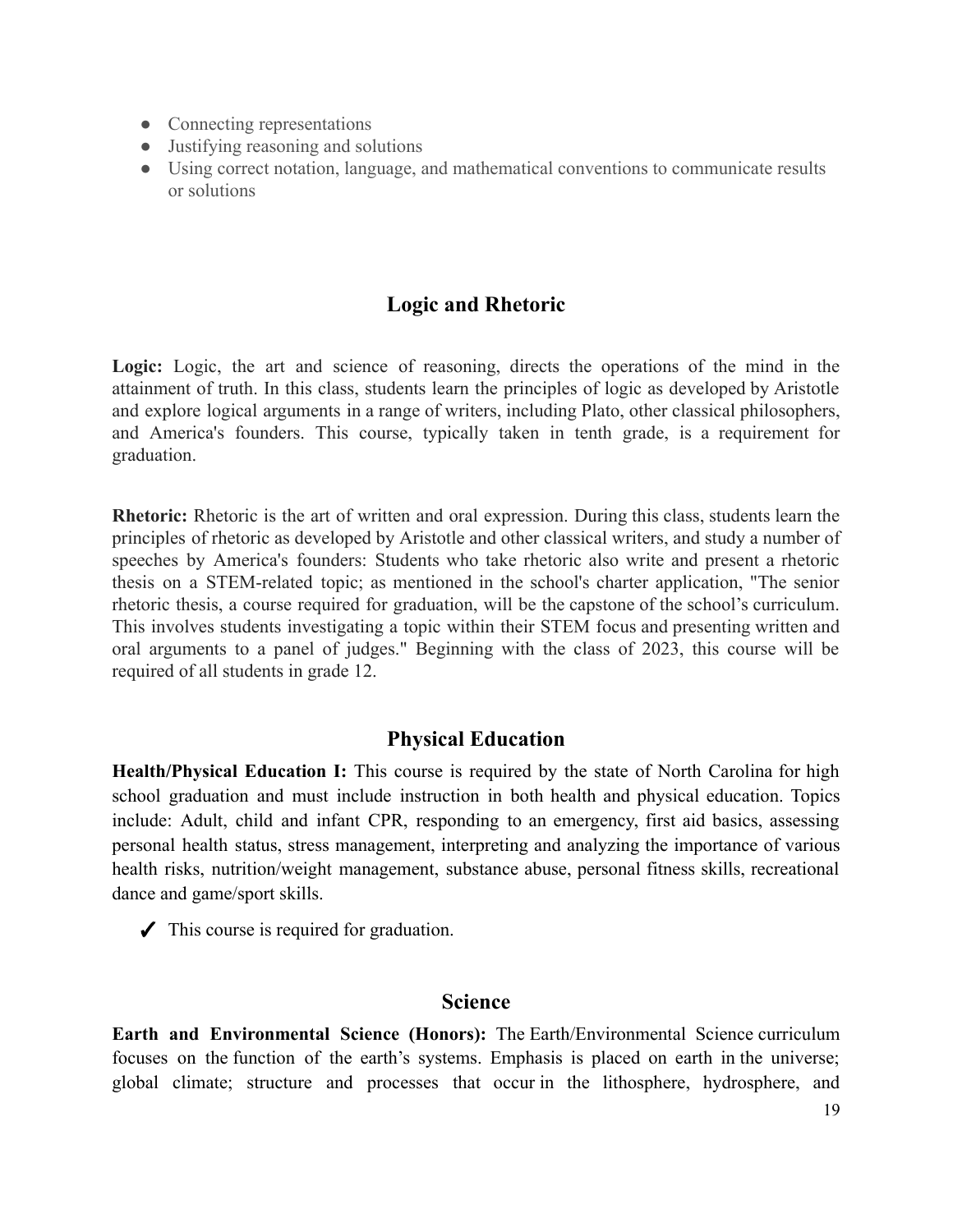atmosphere; human impact on the biosphere; and sustainability. This honors course covers the earth/environmental science curriculum in greater depth.

✓ This course is one of three science courses required for graduation.

**Biology (Honors):** Biology is designed to continue student investigations and deepen student understanding of the biological sciences. Topics include the cell, the molecular basis of heredity, biological evolution, the interdependence of organisms, matter, energy and organization in living systems, and the adaptive responses of organisms.

✓ This course is one of three science courses required for graduation.

**AP Biology:** AP Biology is an introductory college-level biology course. Students cultivate their understanding of biology through inquiry-based investigations as they explore topics like evolution, energetics, information storage and transfer, and system interactions. Students will follow an approved syllabus through College Board for this course.

#### **Anatomy and Physiology – Honors**

This course serves as an elective course and is an advanced detailed study of the structure and function of the human body systems. Appropriate laboratory exercises accompany the curriculum to provide students relevant application opportunities.

**Physics (Honors):** This course will be offered online through the North Carolina School of Science and Mathematics. This course combines both "conceptual" and "mathematical" approaches to learning physics. The course covers mechanics (Newton's laws of motion and their applications) and will potentially include waves, electricity, and optics. Students will learn to solve real problems by investigating real systems. Students will design experiments, use accurate measuring equipment and construct and test conclusions based on accurate data.

**Physical Science:** Physical Science provides a rich knowledge base to provide a foundation for both chemistry and physics. Topics include the structure of atoms, properties of matter, motions and forces, and conservation of energy.

**Chemistry (Honors):** Chemistry I focuses on topics associated with chemical reactions and energy. Emphasis is on atomic structure; bonding; physical and chemical properties and changes; the Periodic Table; the relationship between pressure, temperature, and volume and phase; analysis of chemical reactions; rate of reaction; chemical equilibrium; and solutions. This course (or the regular level version) satisfies the state graduation requirement for physical science.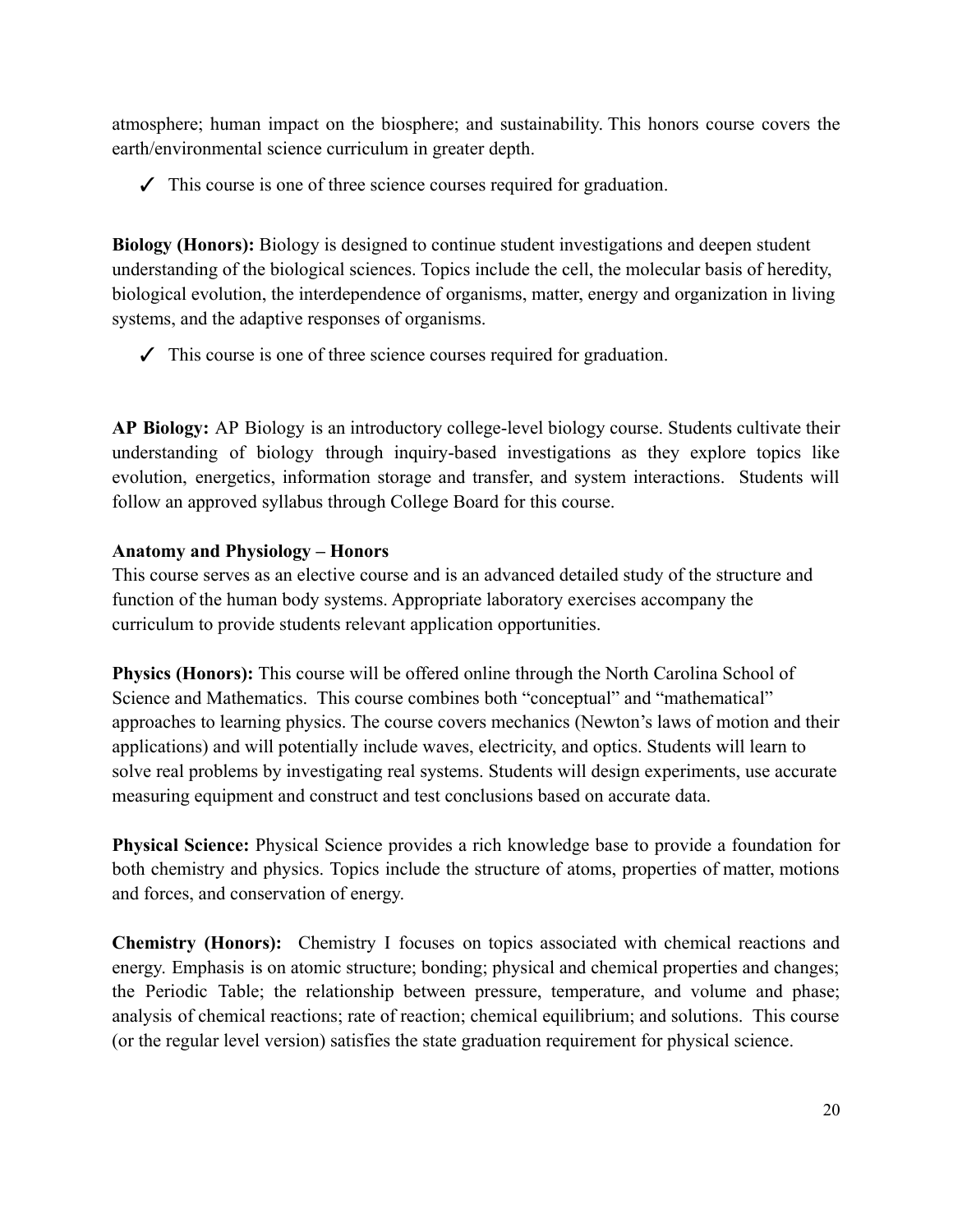**AP Environmental Science:** AP Environmental Science is a rigorous college-level course focusing on the following topics: Earth's systems (Earth Science, atmosphere and biosphere, water and soil), the living world (ecosystems, energy and cycles), population dynamics, land and water use, energy resources and consumption, pollution and global change. It is expected this college-level course will require greater amounts of time and effort on the part of the student. Descriptive and experimental laboratory experiences will be assigned to provide maximum opportunity for students to learn a variety of skills and concepts. More information is available on the College Board website: [www.apcentral.collegeboard.com.](http://www.apcentral.collegeboard.com./)

#### **Social Studies**

**World History (Honors):** World History is designed to be a historical study of societies, nations, economies, events, and cultures of the many regions of the world, providing historical background for each area and details inclusive of change over time, historical impact, religion, diplomacy, culture practices and beliefs, and economic, political, and social institutions.

✓ This course is one of four social studies courses required for graduation.

**Founding Principles of the United States of America and North Carolina: Civic Literacy** This course allows students to examine the ways in which power and responsibility are both shared and limited by the U.S. Constitution and how the judicial, legal, and political systems of North Carolina and the United States embody the founding principles of government.

✓ This course is one of four social studies courses required for graduation.

**Economics and Personal Finance (Honors):** This course will help students understand economic decisions, use money wisely, understand education and career choices, and understand how to be financially responsible citizens. Students should be provided with the agency, tools, and knowledge necessary to live in and contribute to a financially sound society.

✓ This course is one of four social studies courses required for graduation.

**American History (Honors):** This course explores the overarching themes, trends, and concepts of our nation's history, including the development and evolution of the American system of government, the patterns and impact of migration and immigration, cultural development through the arts and technological innovations, relationships with foreign nations, and the role of both the individual and diverse groups.

 $\checkmark$  This course is one of the history courses required for graduation.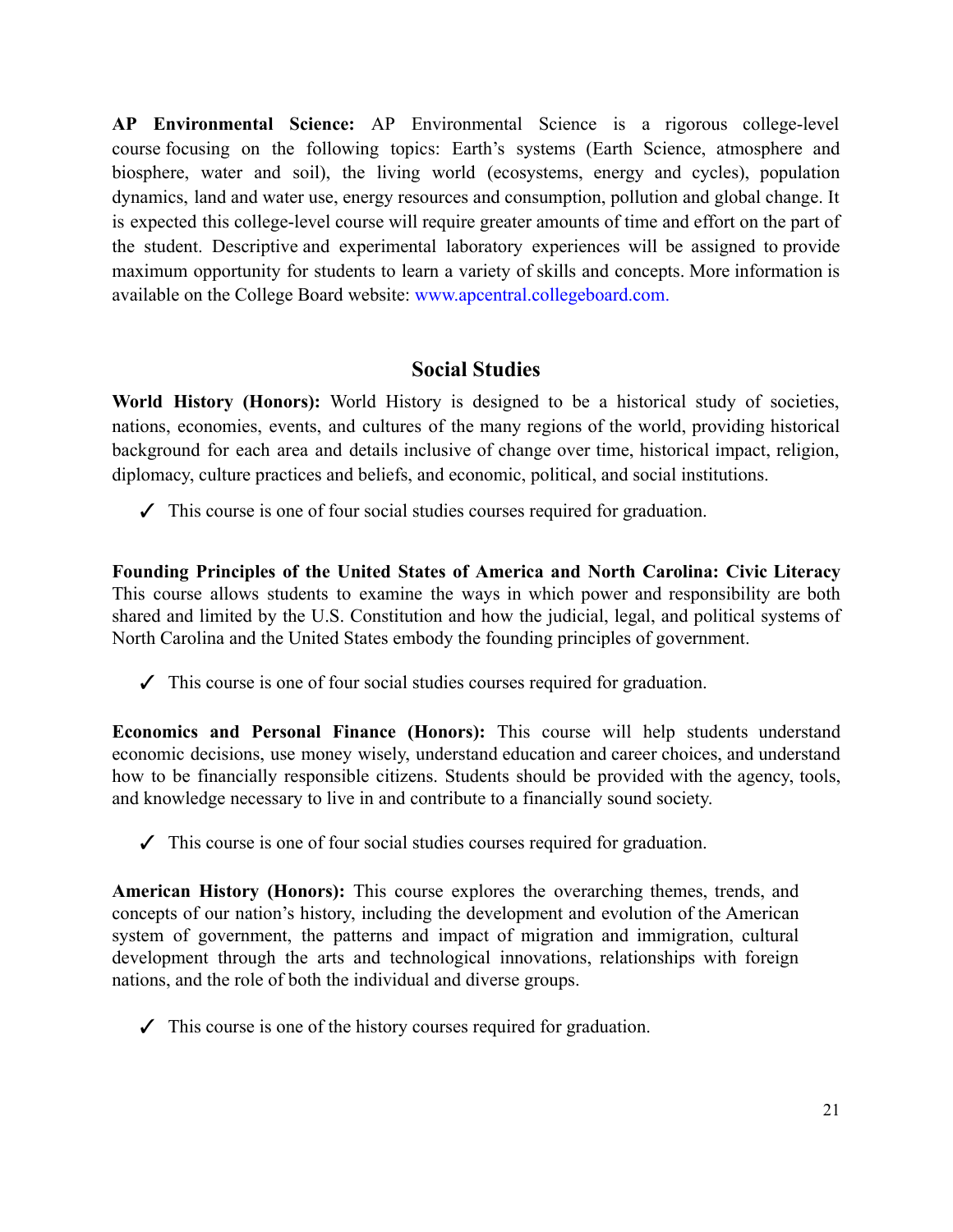**AP US History**: In AP US History, students study the cultural, economic, political, and social developments that have shaped the United States from c. 1491 to the present. Students analyze texts, visual sources, and other historical evidence and write essays expressing historical arguments. More information is available on the College Board website.

**AP US Government and Politics**: In this AP course, students study the key concepts and institutions of the political system and culture of the United States. Students read, analyze, and discuss the U.S. Constitution and other documents as well as complete a research or applied civics project. More information is available on the College Board website.

**AP Human Geography:** The AP Human Geography course introduces the student to the systematic study of patterns and processes that have shaped human understanding, use, and alteration of Earth's surface. Students learn to employ spatial concepts and landscape analysis to examine human socioeconomic organization and its environmental consequences. They also learn about the methods and tools geographers use in their research and applications. Specific course details are available from the College Board at – www.apcentral.collegeboard.com

## **Electives**

**Web Design:** This course focuses on desktop publishing, graphic image design, computer animation, virtual reality, multimedia production and webpage design. Communication and critical thinking are reinforced through software applications. Simulations, projects and teamwork activities provided opportunities for application of instructional competencies.

**Microsoft Office:** Students will learn to create, edit, organize and share a virtual notebook. Students will learn to use a version of Microsoft Word, PowerPoint, and Excel in order to create, enhance and customize and share documents. Students who complete this course will have the opportunity to achieve Microsoft certifications.

**Microsoft Excel (Honors):** In this Introduction to Microsoft Excel training course, you gain the knowledge and skills to create and edit worksheets, use formulas and functions, sort and filter detail data visually and present summary information in a consumable and professional format.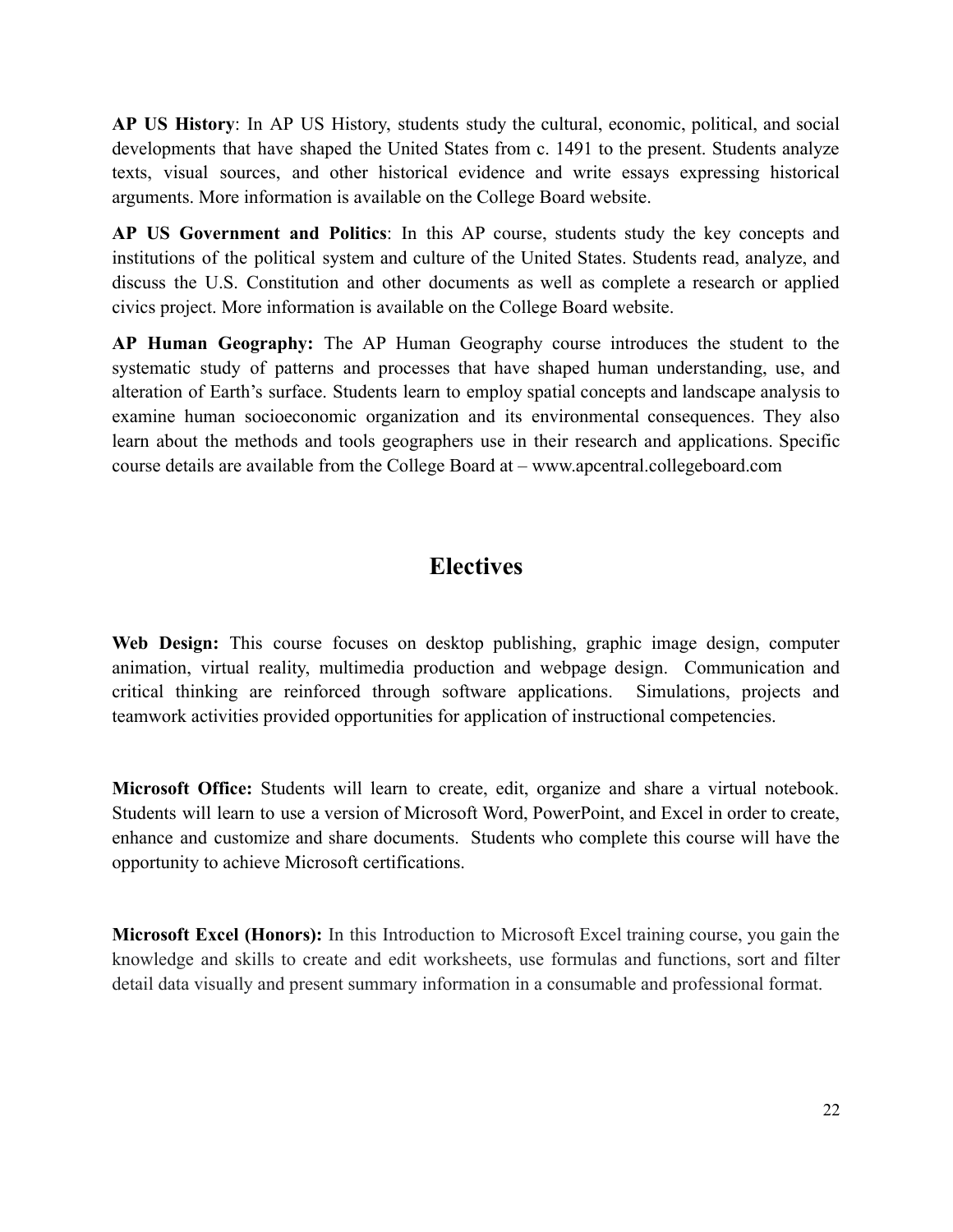**Band I:** Band is a comprehensive program following middle school band instruction. There will be a continuation of the fundamentals skills. Instrumental performance skills will be emphasized. This program will challenge students musically, intellectually, and technically.

**Band II:** Band II is a continuation level course for students with 2 or more years of previous band experience at the secondary level. Emphasis is on the advancement of instrument technique, the further development of ensemble performance skills, rehearsal, and performance of intermediate level band music.

**Band III (Honors):** Band III is a continuation level course for students with 3 or more years of previous band experience at the secondary level. Emphasis is on the advancement of instrument technique, the further development of ensemble performance skills, rehearsal, and performance of advanced level band music.

**Band IV (Honors):** Band III is a continuation level course for students with 4 or more years of previous band experience at the secondary level. Emphasis is on the advancement of instrument technique, the further development of ensemble performance skills, rehearsal, and performance of advanced level band music.

**Chorus:** This is an introductory level course for students with little to no choral music experience. Time is spent on proper vocal technique, including breathing, tone quality and sight reading. Students have an opportunity to perform at local and regional chorus competitions. Good attendance and participation in performances are required.

**Visual Arts:** This course will introduce students to basic artistic skills. It will develop an understanding of the elements and principles of design. Students will participate in art history research and criticism, as well as a number of studio projects including (but not limited to) drawing and painting to develop their ability to communicate creatively. Students will be expected to maintain a sketchbook practice throughout the year.

**Visual Arts II:** This course will expand upon information learned in Visual Arts I, and students will delve further into individual and collaborative artistic skill development. Visual Arts II will focus on applying the Elements of Art and Principles of Design to create originally expressive artwork. Studio projects will include drawing, painting, ceramics, and printmaking, among other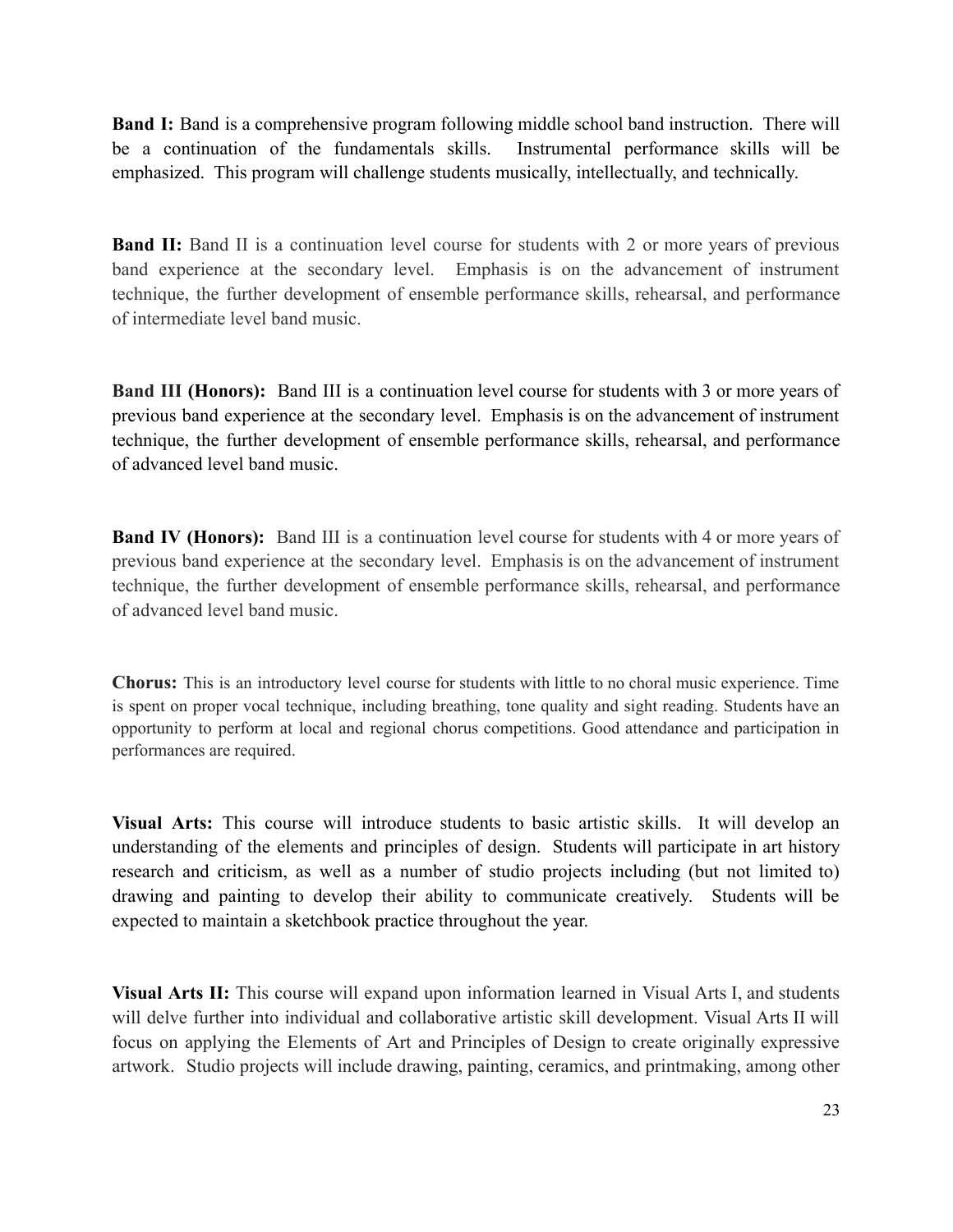media explorations. Students will be expected to maintain a sketchbook practice throughout the year.

**Visual Arts III (Honors):** This course will build on the two prerequisites of Visual Arts I and II, furthering students' experience with multiple media in Art making. Students will produce at least one cohesive series of work, combining skills from previous years, still relying on group, instructor, and personal criticism in the process. Beginning at the Visual Arts III level, students will also implement more writing into their personal artistic repertoire; each student will draft a personal Artist Statement, based on research, reflection, and writing. As in Visual Arts I and II, students will be required to maintain a personal sketchbook throughout the course, but will also have a small written component each quarter as well.

**Visual Arts IV (Honors):** This course will expand upon knowledge, skills, and experiences gleaned from Visual Arts I-III, allowing students to showcase their personal interests and talents. Furthering the written component of Visual Arts III, students will begin the course with a personal Artist Statement, before picking their first assignment. This course is far more learner-driven, as the student is responsible for more of his/her own selections of projects and media. By the end of the course, students will have a project portfolio that includes two separate portions, showcasing breadth and concentration. Students will also reformulate their Artist Statement by the end of the course, reflecting on their personal growth and future artistic goals. This course would ideally be a set-up for an AP type of Studio Course, and/or a good preparation for an entry-level Fine Arts course at the college/university level. The sketchbook requirement for Visual Arts IV serves to help prepare and plan the projects done in class, rather than separate drawings, as seen in previous courses.

**American Political Thought (Honors):** In American Political Thought, students gain a strong understanding of the thought of the colonial era, the American founding, and subsequent generations. Students will be responsible for reading approximately 50 pages per week.

**Great Books (Honors):** Great Books is an elective literature course designed to introduce students to some of the most enduring works of world literature. Students will read and discuss works in a variety of genres, including novels, biographies, and poems. This course is highly recommended for students planning to take AP Literature.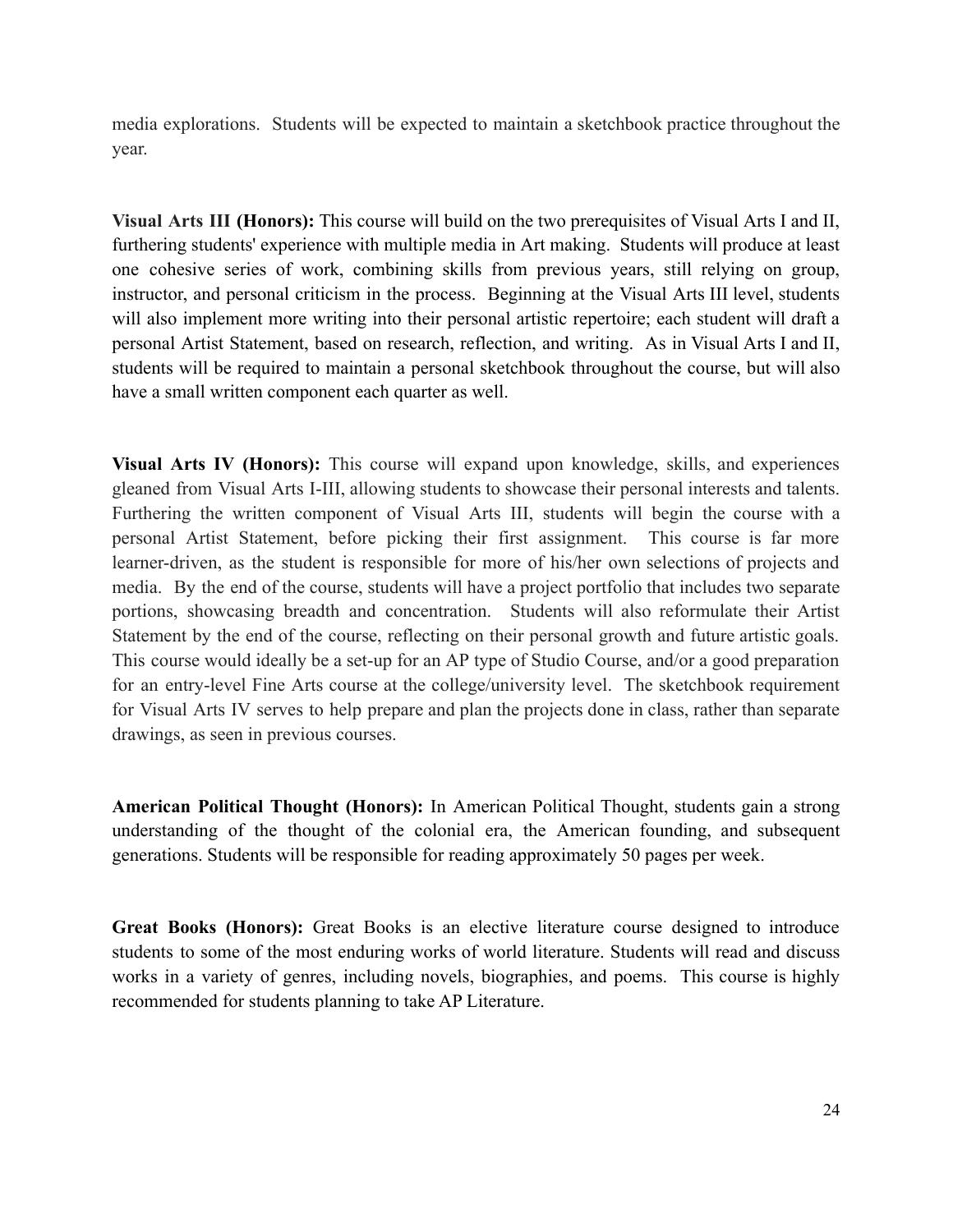**19th Century Literature:** In this elective course, students will read works by some of the major novelists, poets, and other authors of the nineteenth century, including William Wordsworth, Herman Melville, and Fyodor Dostoyevsky.

**20th Century Literature:** In this elective course, students will read works by some of the major novelists, poets, and other authors of the twentieth century, including William Butler Yeats, William Faulkner, and Flannery O'Connor.

**Computer Science:** In this course, students will learn the basics of computer programming along with the basics of computer science. The material emphasizes computational thinking and helps develop the ability to solve complex problems.This course covers the basic building blocks of programming along with other central elements of computer science. It gives a foundation in the tools used in computer science and prepares students for further study in computer science, including AP Computer Science Principles and AP Computer Science A courses.

**AP Computer Science Principles (AP CSP):** Computer Science Principles is a rigorous course that introduces students to the foundational concepts of computer science and explores the impact computing and technology have on our society. The course covers a broad range of foundational topics including: programming, algorithms, the Internet, big data, digital privacy and security, and the societal impacts of computing. This course will be offered every other year.

**AP Computer Science A:** AP Computer Science A is an introductory college-level computer science course. Students cultivate their understanding of coding through analyzing, writing, and testing code as they explore concepts like modularity, variables, and control structures. This course will be offered every other year.

**Yearbook:** Designing layouts, writing copy, taking pictures, meeting deadlines, but most of all, portraying your school life are all part of preparing a yearbook. Experience and/or talent in areas of creative writing, artistic expression, photography and a willingness to work are essential in making a good staff member. At some schools, this may be a two-semester course earning one unit per semester.

**Ethics, Economy and Entrepreneurship (dual enrollment: University of Arizona / PCA):** This course is designed for high school students who want to go beyond basic state standards for economics. Students will come away better prepared for college, but also for the ethical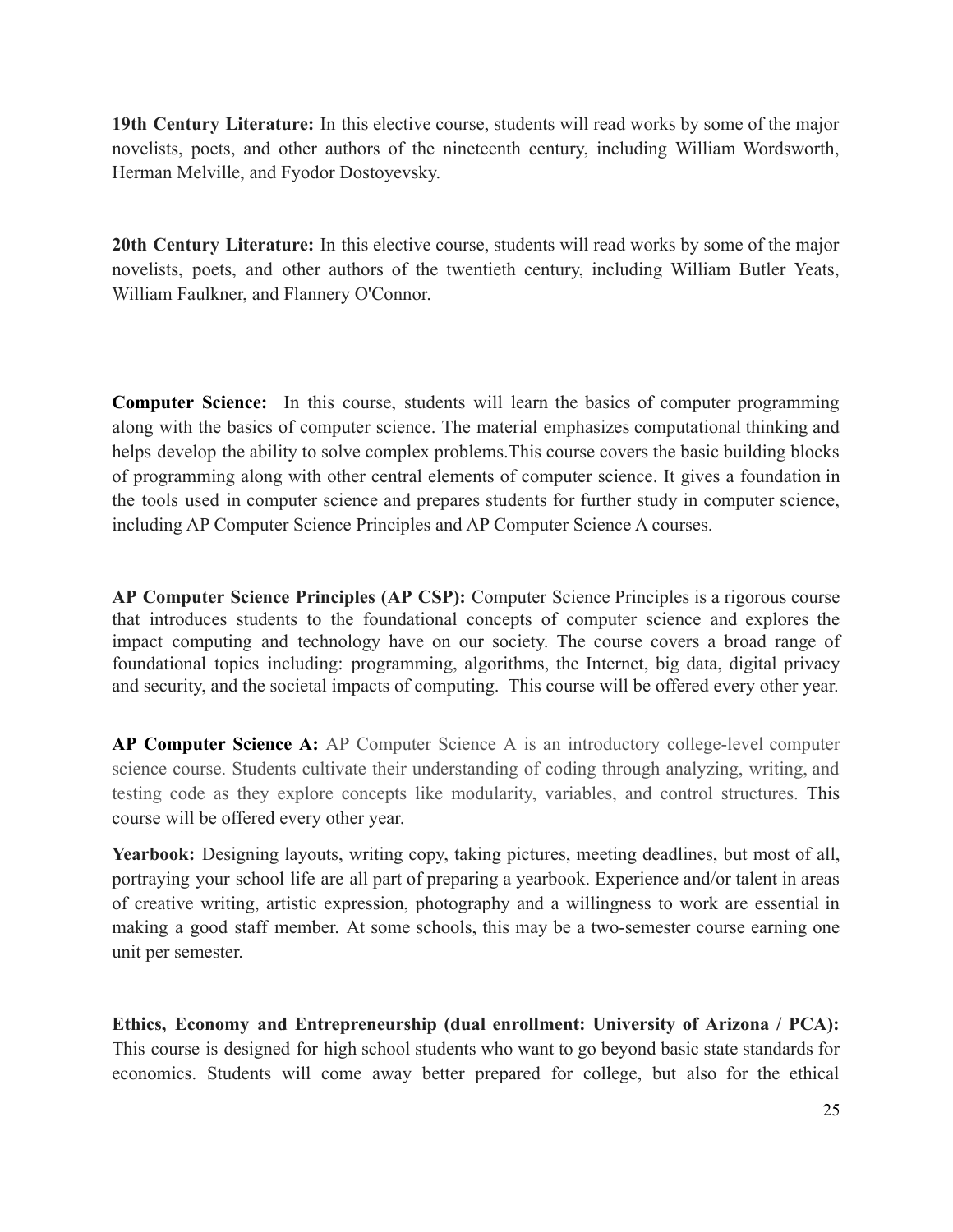challenges that go with careers in business, or in law, politics, education, or journalism.The curriculum for this course is an evolving collaboration between individual high school teachers and University faculty. The course textbook comes with additional definitions, videos, podcasts, and articles in its online resource library. Students who successfully complete the course will have 3 University of Arizona academic credits. There is an associated enrollment fee through University of Arizona. In 2020-21 this fee was \$175.00.

# **Associates Degree through Cleveland Community College**

CCC course descriptions can be found at the following link by entering in the course name and/or number.

<https://clevelandcc.edu/courses/>

Not all courses found are offered to CCP students.

# **Calculating Grade Point Average:**

Pinnacle will utilize a 10-point grading scale in all high school courses.<sup>8</sup> Certain elective courses may carry the Honors designation if the nature of the course indicates that Honors weighting is appropriate.

Grade Point Average and Course Weighting for Ninth through Twelfth Grade: In accordance to state policy, Pinnacle Classical Academy will weight Honors courses with a 4.5 and Advance Placement and College and Career Promise/Dual Enrollment classes as a 5.0. PCA will use the North Carolina scale to calculate GPA from numerical grades:

- $A \cdot 4.0$
- $B.30$
- $C: 2.0$
- $D:1.0$

F: 0.0

<sup>8</sup> <http://sbepolicy.dpi.state.nc.us/policies/GCS-L004.asp?pri=01&cat=L&pol=004&acr=GCS> All high school and high school credit courses are compelled to use a 10-point grading scale.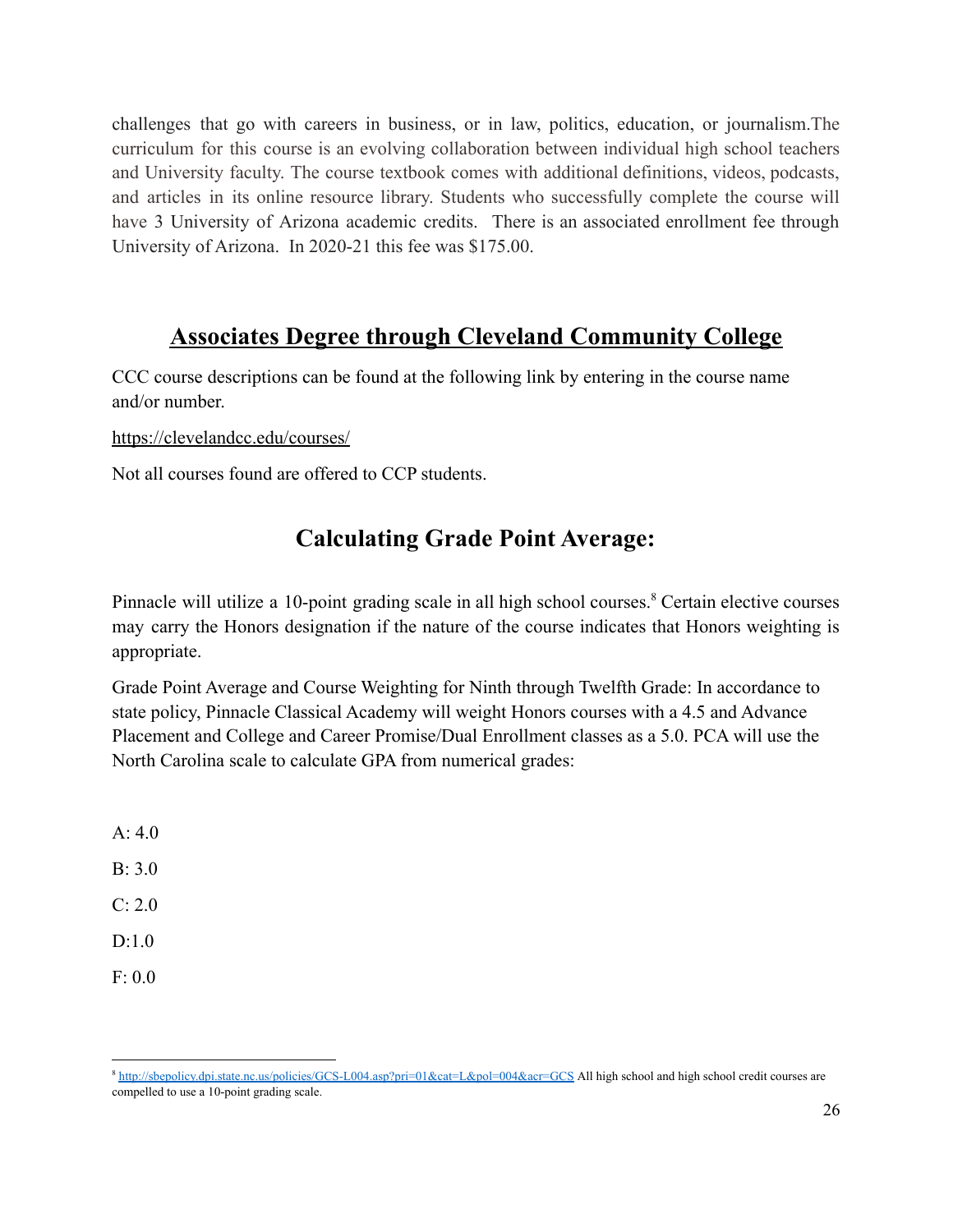### **Junior Marshals**

Junior Marshals will be chosen based on weighted grade point calculations. Junior Marshals will be the top ranked students in the junior class.

#### **Course Levels**

**Standard -** With parent requests, students may choose to take some or all courses at a standard level. This level of instruction will cover the NC Standard Course of Study. There is no extra weighting in Grade Point Average calculations.

**Honors** – Most academic courses at Pinnacle are taught at the honors level. The content, pace, and academic rigor surpasses the North Carolina Standard Course of Study. The classes demand greater independence and a higher level of student responsibility than a traditional course. Honors courses receive an additional one-half (.5) quality point in calculating weighted GPA.

**Advanced Placement** – The AP courses are taught as university level courses and students are allowed to take the College Board AP examination in the subject in order to earn college credit. The pace of the coursework and amount of coursework is consistent with university level expectations. Students must possess a high level of maturity and academic ability to be successful in AP courses. AP courses receive an additional one (1) quality point in calculating weighted GPA.

**CCC** –CCC courses are taught by college instructors from Cleveland Community College. The scope and pace of coursework is consistent with the expectations of college students at CCC. Students must possess a high level of maturity and academic ability to be successful in CCC courses. CCC courses receive an additional one (1) quality point in calculating weighted GPA.

# **Academic Honor Code:**

Pinnacle Classical Academy students are required to uphold honesty, integrity, and truthfulness in all areas of school life. "Students are not to lie, cheat or steal nor tolerate those who do." 9

### **Academic Dishonesty and Plagiarism**

<sup>&</sup>lt;sup>9</sup> The PCA Academic Honor Code is derived from Gardner-Webb University's undergraduate Honor Code. <http://www.gardner-webb.edu/Assets/gardnerwebb/shared/files/student-life/undergraduate-student-handbook.pdf>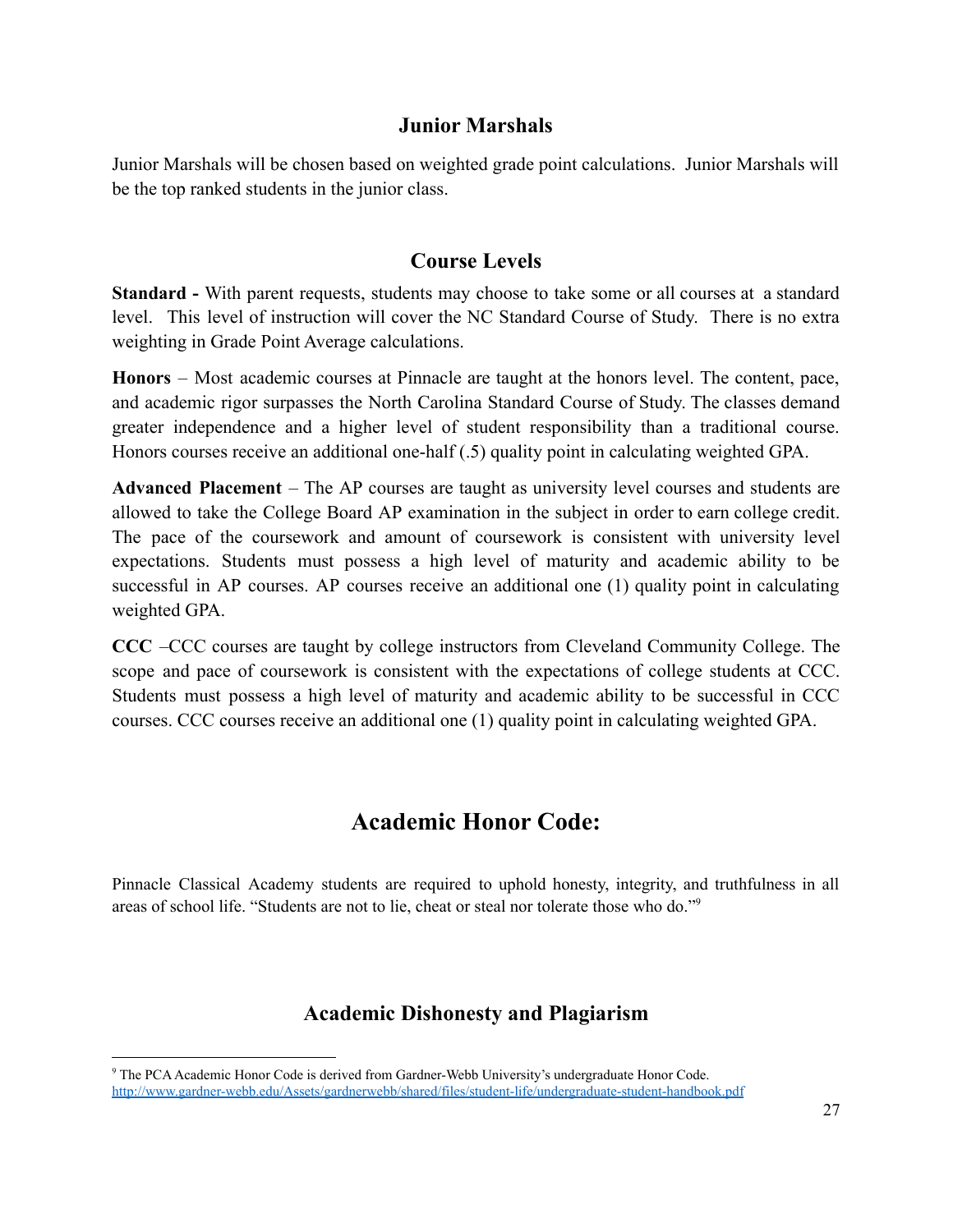Academic Dishonesty is the deliberate and knowing misrepresentation of one's academic work. A student is dishonest when two circumstances occur: (1) The student could reasonably be expected to know that his/her teacher would disapprove of some aspect or circumstance of the student's academic work; and (2) the student submits work to the teacher for evaluation while hiding that particular aspect or circumstance from the teacher. To do so is clearly dishonest because the teacher will evaluate the work as what he/she understands it to be. The student has deceived the instructor by misrepresenting the work, and the evaluation has not been rightly earned.

From another perspective, academic dishonesty may be viewed as the use of unauthorized assistance in any work that is to be evaluated –"unauthorized" meaning that the professor would not approve of the form of assistance received and is unaware of its use. The student is being dishonest if he/she deliberately hides this assistance from the teacher while knowing the instructor would not approve of this assistance. If the teacher is unaware of the assistance that has been received he/she will evaluate the work as being entirely the student's own. Thus, the evaluation has not been fairly earned by the student. Furthermore, any student who knowingly gives unauthorized assistance is also guilty of academic dishonesty.

On tests and examinations academic dishonesty occurs when a student receives any assistance that the teacher has not expressly permitted. It may take the form of looking on another student's test paper or bringing into the test site any information or materials not expressly permitted by the teacher. Both of the above definitions of academic dishonesty apply: the student has misrepresented the test as being entirely his/her own work. Furthermore, the student has received unauthorized assistance.

On research papers, reports and other written assignments a form of academic dishonesty is plagiarism, which is the use of someone else's information or exact words without properly "documenting" or identifying that source. Whenever someone else's exact words are used those words must be properly punctuated as a quotation and the source fully identified. Also, any information or ideas that have been taken from a source other than the student's own personal knowledge "book, article, interview, etc.," must be properly documented, even though the student may be rephrasing the information in his/her own words. A student should not hesitate to consult the teacher about any question or uncertainty regarding proper documentation or research information.

A teacher may often allow and even encourage students to work together on assignments or receive assistance from other students, other faculty members, other staff members, friends, family or others. However, if the teacher has not expressly allowed such assistance and expects the assignment to be done entirely by the student, to do otherwise would be dishonest. The student should consult the teacher if there is any doubt about outside assistance being permitted.

Ultimately, academic dishonesty amounts to deliberately hiding something from the teacher. So the best advice is this: whenever in any doubt, consult the teacher.

# **UNC Minimum Admissions Requirements**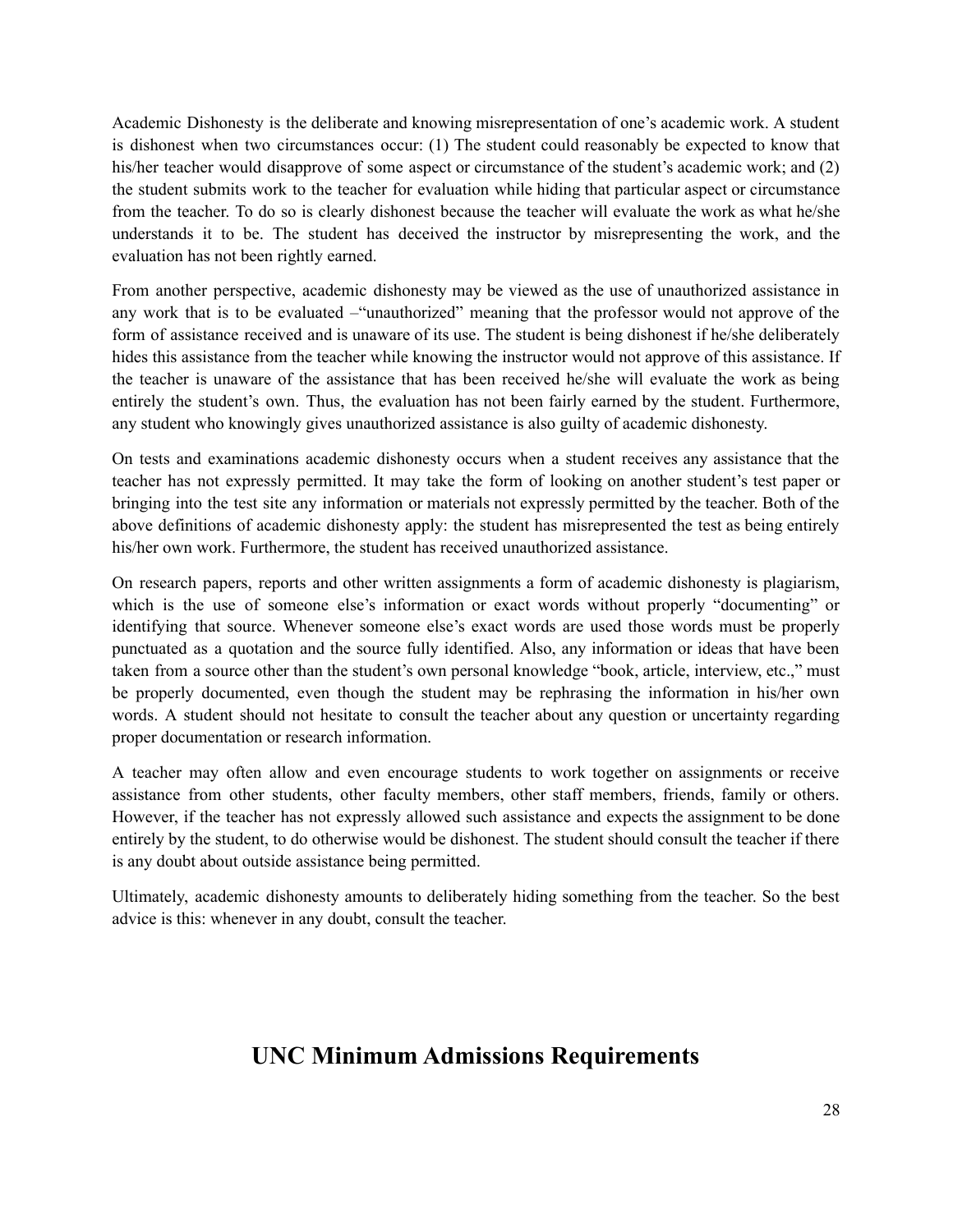Please see this link for UNC minimum admissions requirements: <https://www.northcarolina.edu/future-students/admission-requirements/>

## **Driver's Education:**

Driver Education classes are offered at the high school after the school day and during the summer. Students must be 14 1/2 years old in order to enroll in a Driver Education class. This course receives no high school credit. Criteria for enrolling in driver's education are listed below:

- To take course, student must be 14 and must be passing 5 of 6 year long classes or 3 out of 4 block classes
- To get a permit, student must successfully complete driver's education class and be passing 5 of 6 classes.
- Pinnacle Classical Academy does NOT offer drivers education. Students should contact their home high school to enroll.

Why would a Driving Eligibility Certificate be revoked? There are three reasons why a Driver Eligibility Certificate could be revoked:

**Dropping out of school prior to age 18:** As of August 1, 1998, any public, private, federal, home-schooled, or community college student under age 18 who does not make adequate academic progress or drops out of school will have their driving permit or provisional license revoked (§ 20-11). Under the Dropout Prevention Guidelines, a dropout student is one who has withdrawn from school before the end of the academic term and whose enrollment in an educational setting cannot be verified for 30 days. Parents should be notified in writing that the student's Driver Eligibility Certificate will be revoked. Parents may submit a hardship request to the principal or designee to maintain the student's Driving Eligibility status.

**Disciplinary Action:** Disciplinary action includes an expulsion, a suspension for more than 10 consecutive days, or an assignment to an alternative educational setting for more than 10 consecutive days.  $(8 \t20-11(n1))$  Under the Lose Control/Lose License guidelines, the Driving Eligibility Certificate is revoked for one year. Unlike the Dropout Prevention guidelines that end when a student turns age 18, the revocation of a Driving Eligibility Certificate for disciplinary action can extend beyond age 18 if the disciplinary action took place during the time the student was age 17.